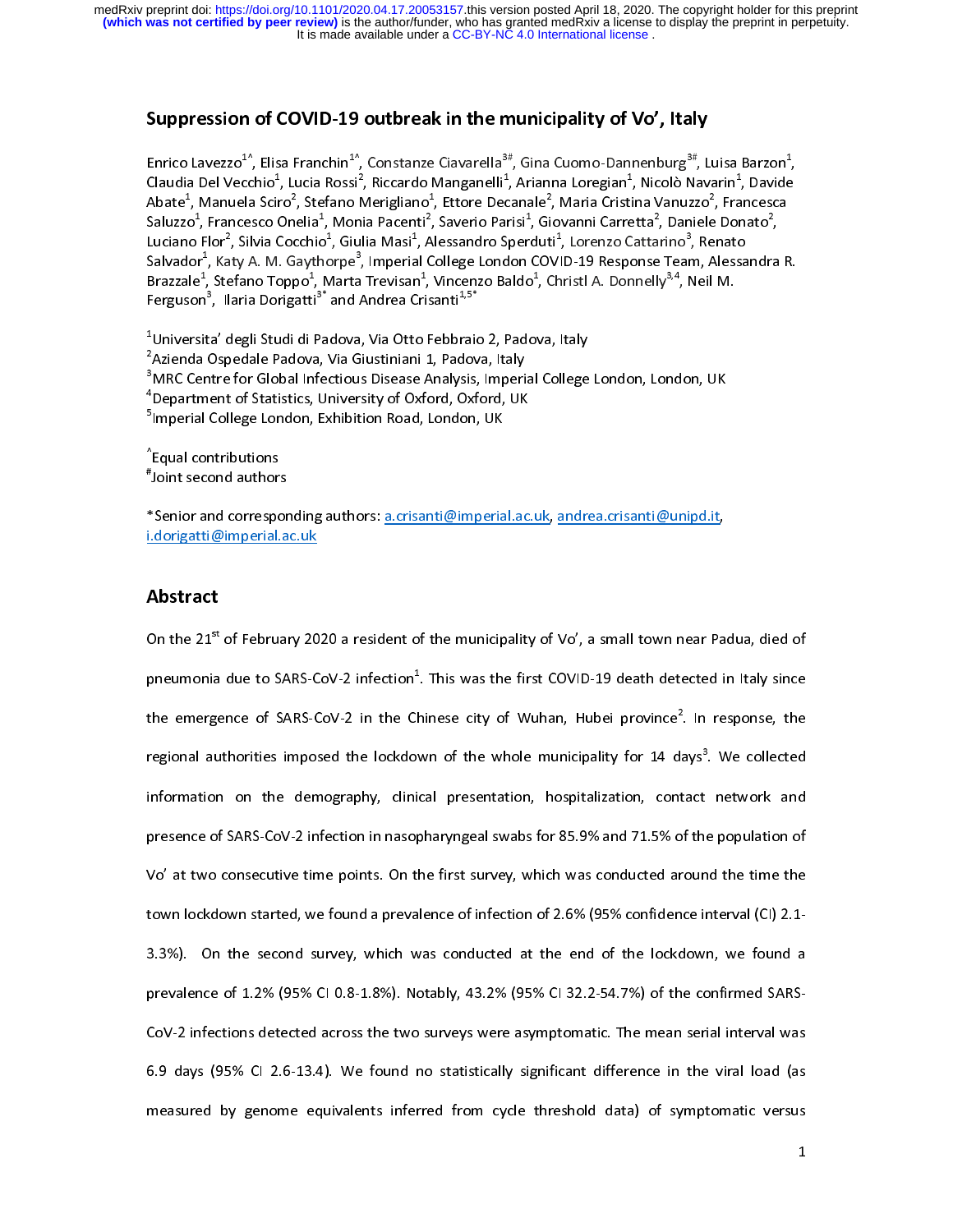asymptomatic infections (p-values 0.6 and 0.2 for E and RdRp genes, respectively, Exact Wilcoxonmann-weiser of the second survey were infected in the reconstruction revealed that most new infections in the second survey were infected in the community before the lockdown or from asymptomatic infections living in the s community before the lockdown or from asymptomatic infections living in the same household. This<br>study sheds new light on the frequency of asymptomatic SARS-CoV-2 infection and their infectivity<br>(as measured by the viral l community before the lockdown or from asymptomatic infections living in the same household. This community before the lockdown or from asymptomatic SARS-CoV-2 infection and their infectivity<br>study sheds new light on the frequency of asymptomatic SARS-CoV-2 infection and their infectivity<br>(as measured by the viral load (as measured by the viral load) and provides new insights into its transmission dynamics, the duration of viral load detectability and the efficacy of the implemented control measures. duration of viral load detectability and the efficacy of the implemented control measures.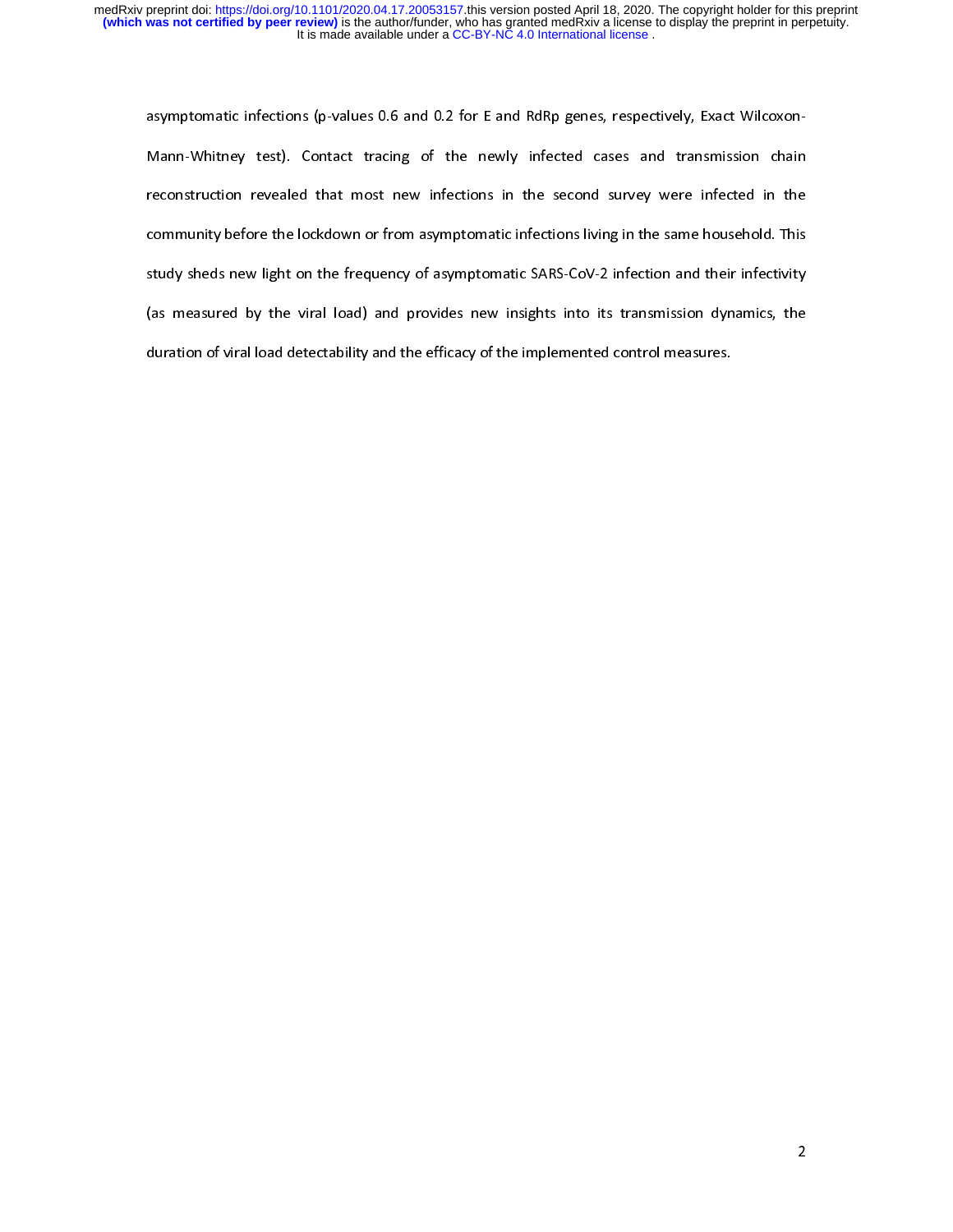# Introduction

As of  $2^{nd}$  April 2020, 857,641 confirmed cases and 42,006 deaths of a Novel Coronavirus<br>Disease (COVID-19) have been reported worldwide, affecting 201 countries<sup>2</sup>. In Italy, COVID-19 has<br>caused over 7,500 confirmed dea Disease (COVID-19) have been reported worldwide, affecting 201 countries". In Italy, COVID-19 has<br>caused over 7,500 confirmed deaths, the largest number of deaths in any country. The causative<br>agent (SARS-CoV-2), a close r agent (SARS-CoV-2), a close relative of SARS-CoV<sup>4</sup>, was introduced into the human population of Wuhan City, Hubei province (China) around the beginning of December 2019<sup>5,6</sup>. In Hubei province and in the rest of mainland agent (SARS-CoV-2), a close relative of SARS-CoV<sup>-</sup>, was introduced into the human population of<br>Wuhan City, Hubei province (China) around the beginning of December 2019<sup>5,6</sup>. In Hubei province<br>and in the rest of mainland and in the rest of mainland China, the epidemic is being successfully contained with strategies based<br>on the isolation of cases and their contacts, along with drastic social distancing measures that<br>include the quarantine and in the rest of mainland china, the epidemic is along successfully contained main chief and the solation of cases and their contacts, along with drastic social distancing measures that include the quarantine of whole ci include the quarantine of whole cities and regions, the closure of schools and workplaces and the<br>cancellations of mass gatherings. Recent reports suggest that the drastic interventions implemented<br>in mainland China had a cancellations of mass gatherings. Recent reports suggest that the drastic interventions implemented<br>in mainland China had a tremendous effect on the control of the epidemic<sup>7,8</sup>. However, the long-<br>term effectiveness of th in mainland China had a tremendous effect on the control of the epidemic<sup>7,8</sup>. However, the long-<br>term effectiveness of these interventions remains unclear<sup>9</sup>. Sustained transmission is currently<br>ongoing in several countri in mainland China had a tremendous effect on the control of the epidemic<sup>20</sup>. However, the long-<br>term effectiveness of these interventions remains unclear<sup>9</sup>. Sustained transmission is currently<br>ongoing in several countrie term effectiveness of these interventions remains unclear". Sustained transmission is currently<br>ongoing in several countries outside mainland China, with European countries (in particular Italy and<br>Spain), the United State Spain), the United States and Iran being most affected<sup>2</sup>. In Europe, unprecedented interventions have been implemented in order to suppress the transmission of SARS-CoV-2. Despite the mounting<br>pressure on healthcare demand and the growing death toll, new analyses suggest that the<br>interventions currently in place will pressure on healthcare demand and the growing death toll, new analyses suggest that the pressure on healthcare demand and the growing death toll, new analyses suggest that the<br>interventions currently in place will soon start to control the epidemic, bringing hope to all affected<br>countries, including Italy<sup>10</sup> presence on healthcare demand and the groung death toll, new analyses suggest that the<br>interventions currently in place will soon start to control the epidemic, bringing hope to all affected<br>countries, including Italy<sup>10</sup>. countries, including Italy<sup>10</sup>. Several uncertainties currently remain regarding the transmission<br>dynamics of the virus, particularly on the contribution of asymptomatic versus symptomatic<br>infections to the onward transmi countries, including Italy<sup>20</sup>. Several uncertainties currently remain regarding the transmission<br>dynamics of the virus, particularly on the contribution of asymptomatic versus symptomatic<br>infections to the onward transmis infections to the onward transmission of the virus<sup>11</sup>. Effective long-term control of transmission in Europe and worldwide, depends on an improved understanding of the mechanisms of SARS-CoV-2 transmission. This is parti infections to the onward transmission of the virus<sup>22</sup>. Effective long-term control of transmission in<br>Europe and worldwide, depends on an improved understanding of the mechanisms of SARS-CoV-2<br>transmission. This is partic Euronsmission. This is particularly important given that, in the absence of a vaccine or effective<br>treatment, alternative public health interventions are being evaluated to allow the population to<br>maintain essential societ treatment, alternative public health interventions are being evaluated to allow the population to<br>maintain essential societal and economic activities while at the same time controlling the spread of<br>SARS-CoV-2, limiting mo maintain essential societal and economic activities while at the same time controlling the spread of<br>SARS-CoV-2, limiting mortality and maintaining healthcare demand within capacity. SARS-CoV-2, limiting mortality and maintaining healthcare demand within capacity.<br>3 SARS-CoV-2, limiting mortality and maintaining healthcare demand within capacity.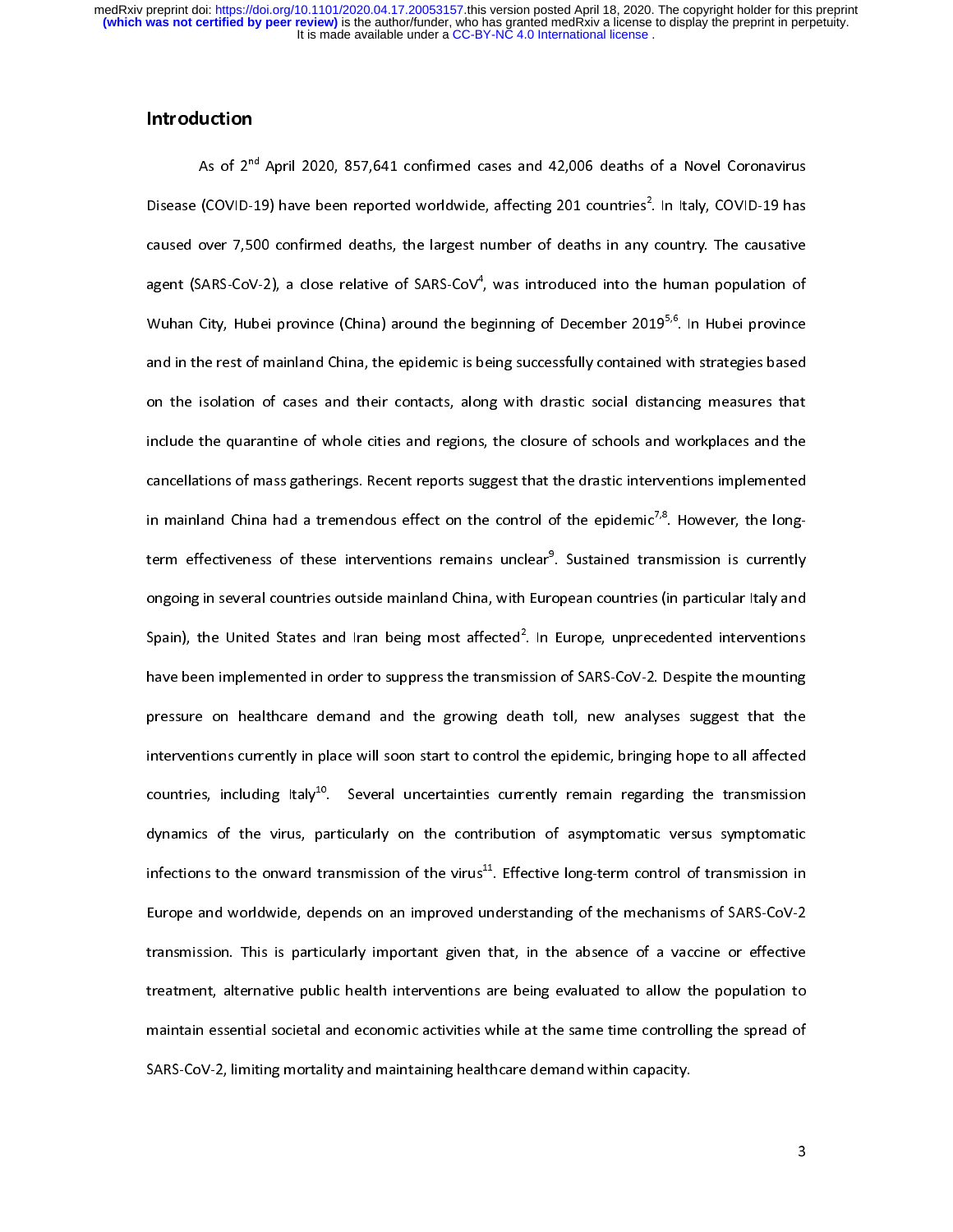In Italy, the first death linked to COVID-19 occurred on 21<sup>st</sup> February 2020 in the municipality of Vo', in the Veneto region<sup>12</sup>. On that occasion, the national and regional authorities enforced the closure of all publi of Vo', in the Veneto region<sup>22</sup>. On that occasion, the national and regional authorities enforced the<br>closure of all public services and commercial activities and imposed a ban on population movement<br>from 23<sup>rd</sup> February from 23<sup>rd</sup> February 2020 to 8<sup>th</sup> March 2020. During this period, we tested the entire population twice<br>for the presence of virus in nasopharyngeal swabs. Thus, Vo' represented a unique opportunity for<br>understanding the e for the presence of virus in nasopharyngeal swabs. Thus, Vo' represented a unique opportunity for<br>understanding the epidemiology of SARS-CoV-2 and its transmission dynamics in unprecedented<br>detail. The experience of Vo' re for the presence of virus in the presence of SARS-CoV-2 and its transmission dynamics in unprecedented<br>detail. The experience of Vo' represents an independent proof-of-concept that despite the silent and<br>widespread transmi detail. The experience of Vo' represents an independent proof-of-concept that despite the silent and<br>widespread transmission of SARS-CoV-2, transmission can be suppressed. In this study we present<br>the results of two survey widespread transmission of SARS-CoV-2, transmission can be suppressed. In this study we present<br>the results of two surveys of the resident population of Vo', conducted less than two weeks apart, to<br>investigate population e where pread transmission of the resident population of Vo', conducted less than two weeks apart, to<br>the results of two surveys of the resident population of Vo', conducted less than two weeks apart, to<br>investigate populati

the results of the results of the results of the surveys concerning population.<br>We also present an analysis of the data collected within the surveys concerning population<br>demography, prevalence of infection, frequency of s In this tinguit population exposure to state to the data collected within the surveys condemography, prevalence of infection, frequency of symptomatic vs asymptomaload in symptomatic vs asymptomatic infections. We assessed demography, prevalence of infection, frequency of symptomatic vs asymptomatic infection and vira<br>load in symptomatic vs asymptomatic infections. We assessed the risk of SARS-CoV-2 infection<br>associated with comorbidity and demography, presenting examplesing inequency of a papermatic colappropriation international and viral<br>load in symptomatic vs asymptomatic infections. We assessed the risk of SARS-CoV-2 infection<br>associated with comorbidity associated with comorbidity and therapies for underlying conditions, characterised chains of<br>transmission, studied the transmission dynamics of SARS-CoV-2 and assessed the impact of the<br>social distancing measures implement associated with comording y and therapies for materying commens) characterised thanks of<br>transmission, studied the transmission dynamics of SARS-CoV-2 and assessed the impact of th<br>social distancing measures implemented. O transmission, social distancing measures implemented. Our analyses show that viral transmission could be<br>effectively and rapidly suppressed by combining the early isolation of infected people with<br>community lockdown. This effectively and rapidly suppressed by combining the early isolation of infected people with<br>community lockdown. This experience represents a model for settings with similar epidemio<br>and demographic conditions. effectively and the experience represents a model for settings with similar epidem<br>and demographic conditions.<br>Results community restimention this experience represents a model for settings that similar epidemiological<br>and demographic conditions.<br>Study setting: During the two surveys we collected nasopharyngeal swabs from 2,812 and 2,343

#### Results

and demographic conditions:<br>**Study setting:** During the two<br>subjects, corresponding to 85  $\overline{a}$ subjects, corresponding to 85.9% and 71.5% of the eligible study population (Figure 1). All age<br>groups were homogeneously sampled with age-specific percentages ranging from 70.8% to 91.69<br>the first survey and 52.4% to 81.6 subjects, corresponding to 85.9% and 71.5% of the eligible study population (Figure 1). All age<br>groups were homogeneously sampled with age-specific percentages ranging from 70.8% to 91.<br>the first survey and 52.4% to 81.6% groups were meaning and stating and specific with age-specific percentages ranging from 70.8% to that<br>the first survey and 52.4% to 81.6% in the second survey (Table S1). Statistical analysis showed that<br>no significant bia no significant bias was introduced in the composition of the different age groups when comparing<br>the two surveys (Fisher exact test, p-value = 0.20) (**Figure S1**).<br>4 the two surveys (Fisher exact test, p-value = 0.20) (**Figure S1**). the two surveys (Fisher exact test, p-value = 0.20) (Figure S1).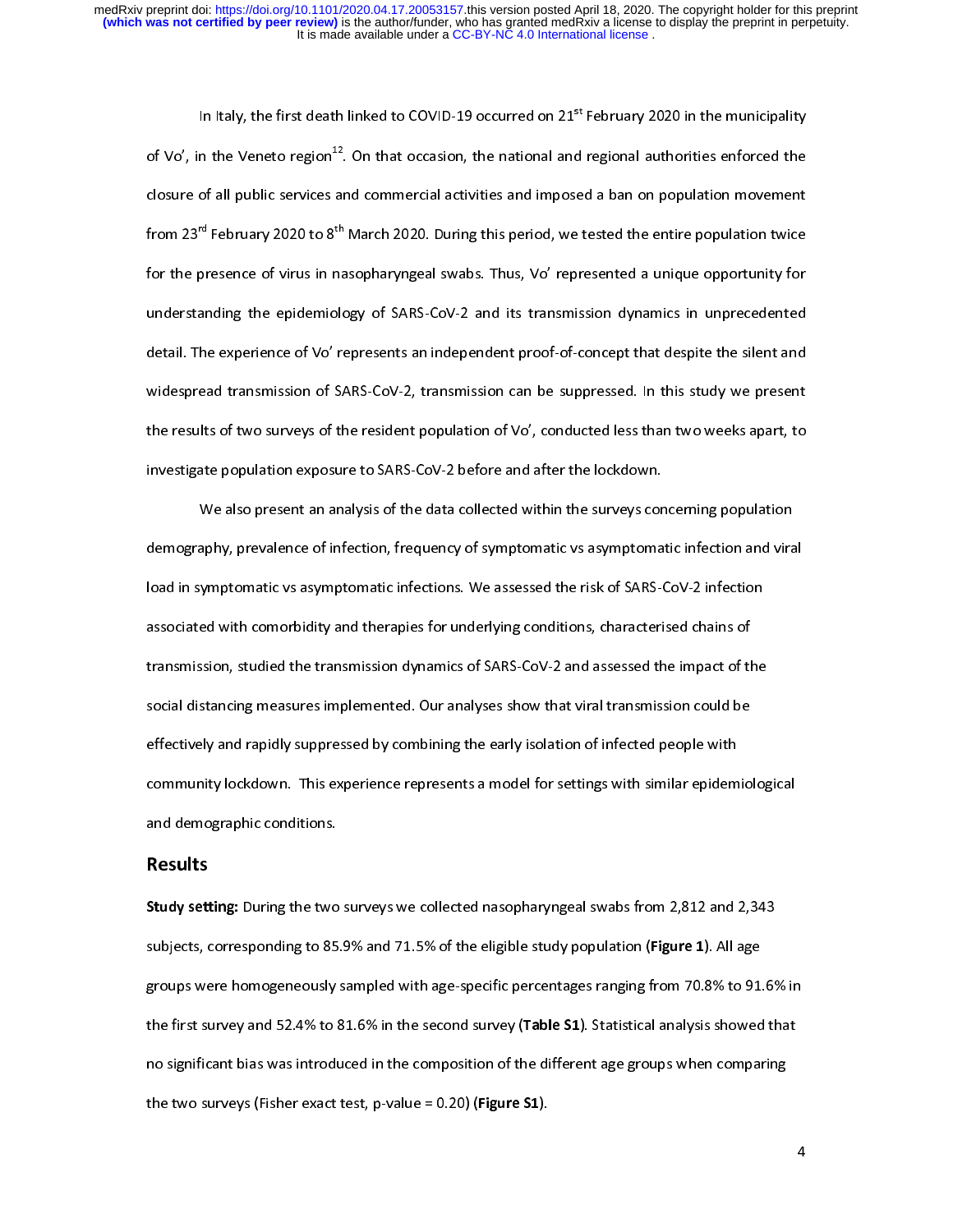Analysis of infection prevalence: A total of 73 out of the 2,612 subjects tested at the first time-point<br>were positive, which gives a prevalence of 2.6% (95% CI 2.1-3.3%) (Table 1). The second survey<br>identified 29 total po identified 29 total positive cases (prevalence 1.2%; 95% CI 0.8-1.8%), 8 of which were new cases<br>(0.3%; 95% CI 0.15-0.7%) (Figure 2). One of the 8 new infections detected in the second survey is a<br>hospitalized subject who identified 20.3%; 95% CI 0.15-0.7%) (Figure 2). One of the 8 new infections detected in the second survey is a<br>hospitalized subject who tested positive, then negative, then positive again. An alternative<br>interpretation wou (0.3%; 95% CI 0.15-0.7%) (Figure 2). One of the 8 new infections detected in the second survey is a<br>hospitalized subject who tested positive, then negative, then positive again. An alternative<br>interpretation would be that interpretation would be that the second test was a false negative. The frequency of the symptoms in<br>the SARS-CoV-2 positive individuals was systematically recorded, with fever and cough being the<br>most common (Figure S2). N interpretation would be that the SARS-CoV-2 positive individuals was systematically recorded, with fever and cough being the<br>most common (Figure S2). Notably, a total of 30 out of the 73 individuals (41.1%; 95% CI 29.7-53. the SARS-Common (Figure S2). Notably, a total of 30 out of the 73 individuals (41.1%; 95% CI 29.7-53.2%)<br>who tested positive at the first survey were asymptomatic (i.e. they did not report fever, cough or<br>any other symptom most common (Figure 32). Notably, a total of 30 out of the 73 mulviduals (41.1%; 95% CI 29.7-53.2%)<br>who tested positive at the first survey were asymptomatic (i.e. they did not report fever, cough or<br>any other symptoms, ac any other symptoms, according to the definition used in this analysis). A similar proportion of<br>asymptomatic infection was also recorded at the second survey (13 out of 29, 44.8%; 95% CI 26.5-<br>64.3%); in the 8 new cases, 5 any other symptomatic infection was also recorded at the second survey (13 out of 29, 44.8%; 95% CI 26.5-<br>64.3%); in the 8 new cases, 5 were asymptomatic (**Table 2, Figure S3**). No infections were detected<br>in either survey asymptomate infection was also recorded at the second survey (13 out of 29, 4.8%); in the 8 new cases, 5 were asymptomatic (**Table 2, Figure S3**). No infections were detected in either survey in 234 tested children ranging 64.3%); in the 8 new cases, 5 were asymptomatic (Table 2, Figure 33). No infections were detected<br>in either survey in 234 tested children ranging from 0 to 10 years, despite some of them living in the<br>same household as inf in 234 tested of UP 334 tested of 1.2% to the age of 50 years, the prevalence of infection<br>oscillated between a central estimate of 1.2% to 1.7% (Figure S4). Older individuals showed a three-<br>fold increase in the prevalenc same household as infected people (Table 33). Op to the age of 30 years, the prevalence of infection<br>oscillated between a central estimate of 1.2% to 1.7% (Figure S4). Older individuals showed a three-<br>fold increase in the fold increase in the prevalence of infection (**Table 2, Figure S4**). Of the 81 SARS-CoV-2 positive<br>patients across the two surveys, 14 required hospitalization (17.2%). Their age distribution was as<br>follows: 1 (7.1%) in th patients across the two surveys, 14 required hospitalization (17.2%). Their age distribution was as<br>follows: 1 (7.1%) in the 41-50 age group, 2 (14.3%) in the 51-60 age group, 4 (28.6%) in the 61-70 age<br>group, 5 (35.7%) i follows: 1 (7.1%) in the 41-50 age group, 2 (14.3%) in the 51-60 age group, 4 (28.6%) in the 61-70 age group, 5 (35.7%) in the 71-80 age group and 2 (14.3%) in the 81-90 age group.<br>A substantial fraction of infected indiv

group, 5 (35.7%) in the 71-80 age group and 2 (14.3%) in the 81-90 age group.<br>A substantial fraction of infected individuals (67.7%; 95% CI 54.9%-78.8%, symptomatic and<br>asymptomatic combined over all ages) cleared the inf group, 3 (35.5%) in the 71-80 age group of the 71-80 age group and 3 asymptomatic combined over all ages) cleared the infection between the fir<br>(Table S2). The time to viral clearance (time from the earliest positive sampl A substantial fraction of infection mathematic (17.1%) 1978 of 18.8% CI 54.9% CJ 54.9% CI 54.9% CI 34.9% Assumptomatic combined over all ages) cleared the infection between the first and second surveys (Table S2). The time (Table S2). The time to viral clearance (time from the earliest positive sample for the subjects with<br>more than one sample in the first survey and a negative sample in the second survey) ranged from 8<br>to 13 days and was on (Table S2). The time to viral clearance (time from the earliest positive sample for the subjects with<br>more than one sample in the first survey and a negative sample in the second survey) ranged from 8<br>to 13 days and was on to 13 days and was on average 9.3 days, with standard deviation 2.0 days. The minimal duration of the positivity window (time from the earliest positive sample for the subjects with more than one<br>sample in the first survey and a positive sample in the second survey) ranged from 3 to 13 days and<br>5 sample in the first survey and a positive sample in the second survey) ranged from 3 to 13 days and sample in the first survey and a positive sample in the second survey) ranged from 3 to 13 days and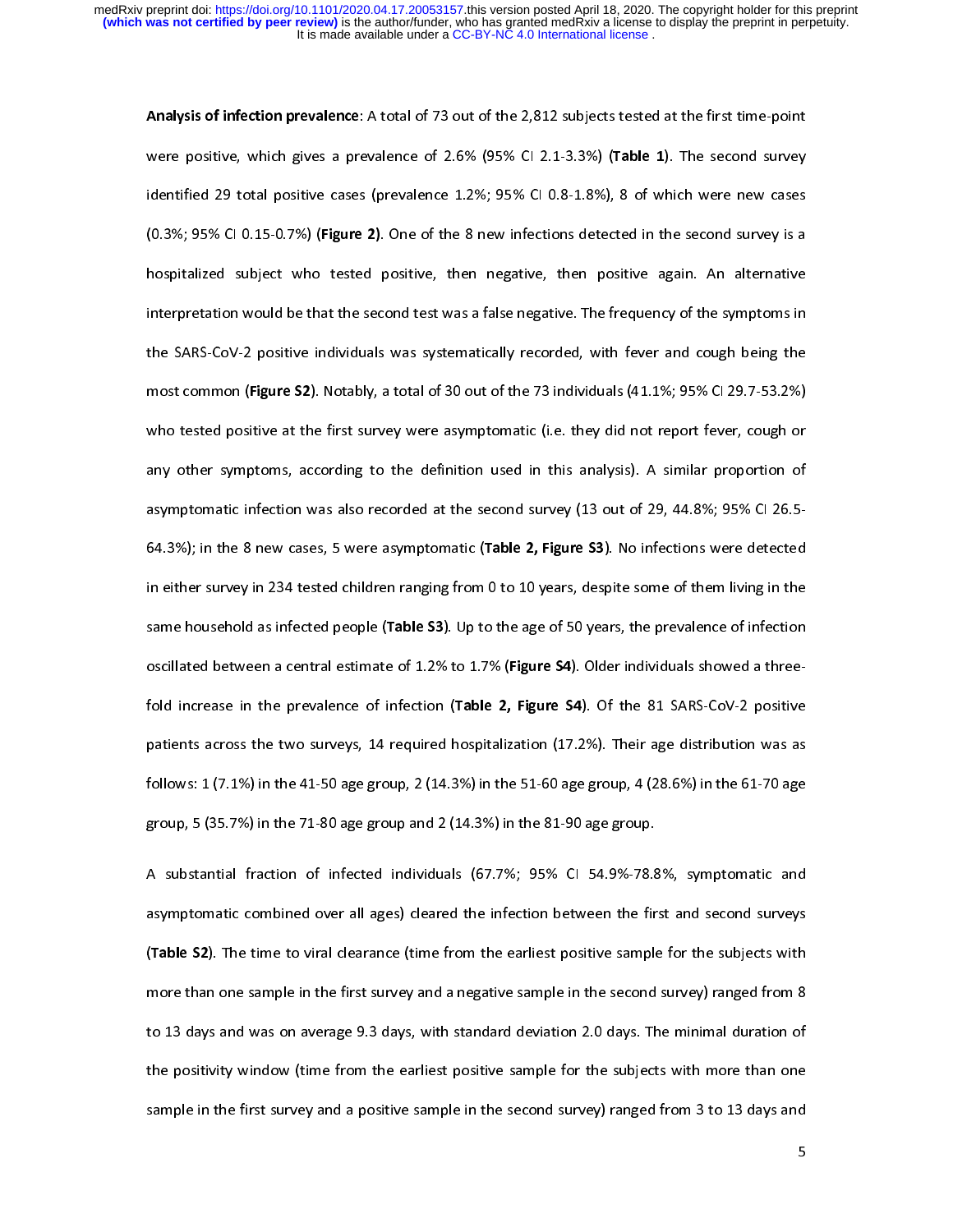was on average 9.1 days, with standard deviation 2.3 days. In particular, 68.3% (95% CI 51.9-81.9%)<br>of symptomatic and 66.7% (95% CI 44.7-84.4%) of asymptomatic SARS-CoV-2 infections cleared the<br>virus during the study peri virus during the study period (i.e. had a negative test at the first or second survey after a positive<br>test at the first survey). The highest rate of recovery (76.5%; 95%CI 50.1-93.2%) was observed in the<br>age group of symp test at the first survey). The highest rate of recovery (76.5%; 95%CI 50.1-93.2%) was observed in the<br>age group of symptomatic 71-80 year old (**Table S2**). SARS-CoV-2 positivity overall (i.e. first and<br>second survey combin test at the first survey). The highest rate of recovery (16.6%) survey of recovery (1.6. first and<br>age group of symptomatic 71-80 year old (Table S2). SARS-CoV-2 positivity overall (i.e. first and<br>second survey combined) a age group of symptomatic 71-80 year-old (Table 32). SARS-Cov-2 positivity overall (i.e. first and<br>second survey combined) and at the first survey was more frequently associated with those aged 71-<br>80 years (compared to 21second survey compared to 21-30 year olds, p-value = 0.01) (Figure S4). Being male was associated with COVID-19 positivity in the second survey (p-value = 0.04).<br>Analyses of the association between common comorbidities su

80 COVID-19 positivity in the second survey (p-value = 0.04).<br>Analyses of the association between common comorbidities such as diabetes, hypertension, vascular<br>diseases, respiratory diseases in asymptomatic and symptomatic COVID-19 positivity in the second survey (p-value = 0.04).<br>Analyses of the association between common comorbiditi<br>diseases, respiratory diseases in asymptomatic and s<br>treatment for a number of different conditions with syr Analysis of the assess of the association, respiratory diseases in asymptomatic and symptomatic individuals and the use of treatment for a number of different conditions with symptomatic infection showed no significant ass discribed treatment for a number of different conditions with symptomatic infection showed no significant<br>disposition (Table S4 and Table S5).<br>The role of asymptomatic individuals for transmission: The presence of a signif

association (Table S4 and Table S5).<br>The role of asymptomatic individuals for transmission: The presence of a significant number of<br>asymptomatic SARS-CoV-2 infections raises questions about their ability to transmit the vi association (Table 54 and Table 55).<br>The role of asymptomatic individu<br>asymptomatic SARS-CoV-2 infection<br>address this issue, we conducted The role of asymptomatic individuals for transmission. The presence of a significant number of<br>asymptomatic SARS-CoV-2 infections raises questions about their ability to transmit the virus. To<br>address this issue, we conduc address this issue, we conducted an extensive contact tracing analysis of the 8 new infections<br>identified in the second survey (Table 3). Three of the new infections reported the presence of mild<br>symptoms and did not requi identified in the second survey (**Table 3**). Three of the new infections reported the presence of mild<br>symptoms and did not require hospitalization. For Subject 1 we could not identify the source of<br>infection. Subject 2 ha symptoms and did not require hospitalization. For Subject 1 we could not identify the source of<br>infection. Subject 2 had contacts with four infected relatives who did not have any symptoms at the<br>time of contact. Subject 3 infection. Subject 2 had contacts with four infected relatives who did not have any symptoms at the<br>time of contact. Subject 3 reported contacts with two infected symptomatic individuals before the<br>lockdown. Five of the 8 infection. Subject 3 reported contacts with two infected symptomatic individuals before the<br>lockdown. Five of the 8 new infections showed no symptoms; Subjects 4 and 6 shared the same flat<br>with symptomatic infected relativ time of the 8 new infections showed no symptoms; Subjects 4 and 6 shared the same flat<br>with symptomatic infected relatives. Subject 5 reported meeting an asymptomatic infected<br>individual before the lockdown; Subject 7 did with symptomatic infected relatives. Subject 5 reported meeting an asymptomatic infected<br>individual before the lockdown; Subject 7 did not report any contact with positive individuals and<br>Subject 8 shared the same flat wit individual before the lockdown; Subject 7 did not report any contact with positive individuals and<br>Subject 8 shared the same flat with two asymptomatic relatives. Notably, all asymptomatic<br>individuals never developed sympt Subject 8 shared the same flat with two asymptomatic relatives. Notably, all asymptomatic<br>individuals never developed symptoms, in the interval between the first and the second survey, and<br>high proportion of them cleared t Individuals never developed symptoms, in the interval between the first and the second survey, and<br>high proportion of them cleared the infection. The analysis of viral genome equivalents inferred<br>dight proportion of them c high proportion of them cleared the infection. The analysis of viral genome equivalents inferred<br>6 high proportion of them cleared the infection. The analysis of viral genome equivalents inferred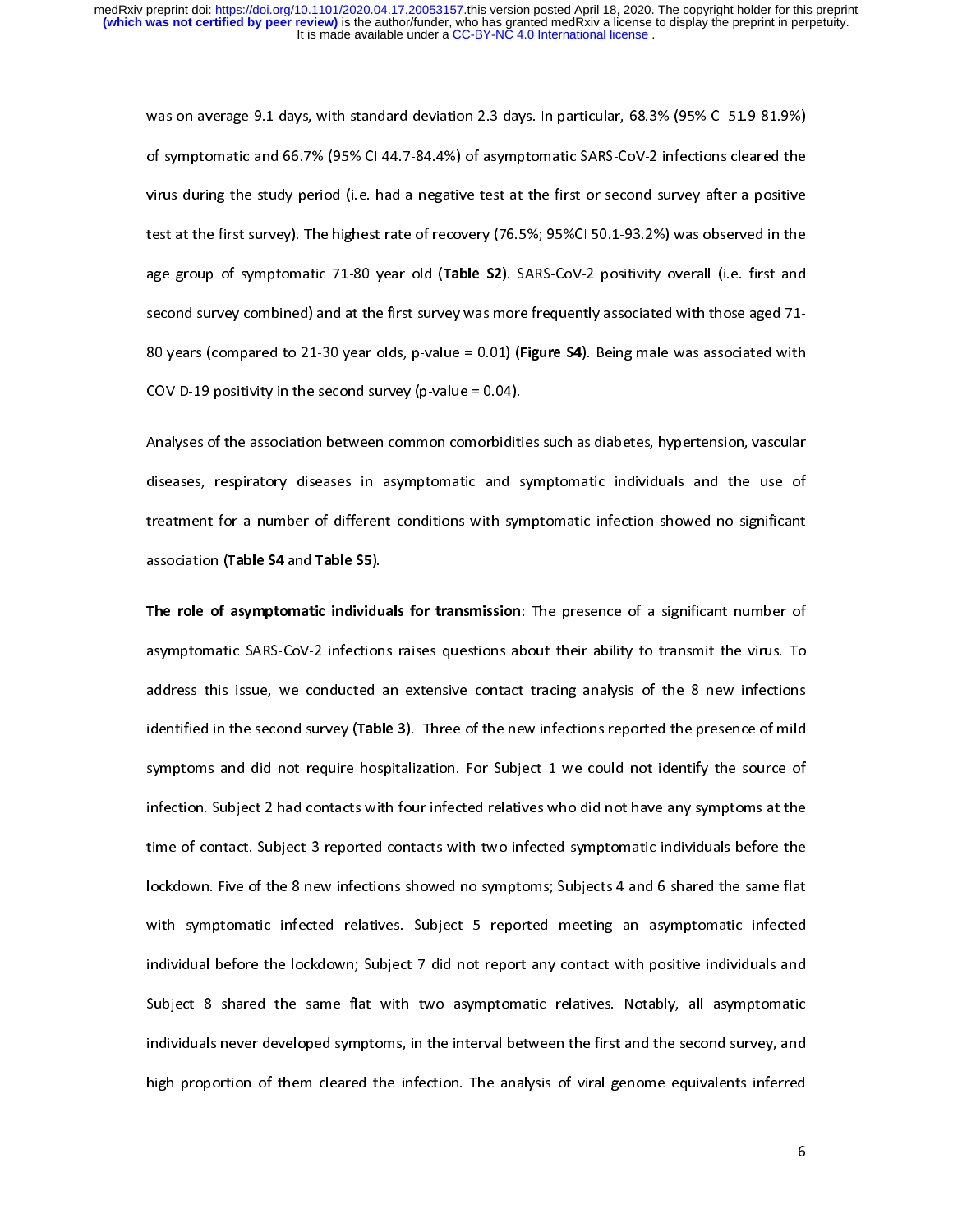that asymptomatic and symptomatic individuals did not differ when compared for viral PCR<br>template recovered in the nasopharyngeal swabs (Figure S5). These results suggest that<br>asymptomatic infections may play a key role in template recovered in the nasopharyngeal swabs (**Figure S5**). These results suggest that<br>asymptomatic infections may play a key role in the transmission of SARS-CoV-2. We also found<br>evidence that transmission can occur bef template recovered in the nasopharyngeal swabs (Figure 33). These results suggest that<br>asymptomatic infections may play a key role in the transmission of SARS-CoV-2. We also found<br>evidence that transmission can occur befor asymptomate interactions, play carry core in the transmisers of symptoms, as detailed hereafter for a<br>evidence that transmission can occur before the onset of symptoms, as detailed hereafter for a<br>family cluster. Subject A family cluster. Subject A (**Table S6**) was the first confirmed SARS-CoV-2 infection in the family,<br>detected on February 22: the subject showed mild symptoms of the disease on February 22, was<br>admitted to the Infectious Dis detected on February 22: the subject showed mild symptoms of the disease on February 22, was<br>admitted to the Infectious Diseases unit on February 25 and subsequently discharged on February<br>29, with quarantine restrictions. admitted to the Infectious Diseases unit on February 25 and subsequently discharged on February<br>29, with quarantine restrictions. The partner (Subject B) and children (Subjects C and D) tested<br>positive on February 23 but s admitted to the Infectious Disease unit on February 22 and Euclepeans, including the February<br>29, with quarantine restrictions. The partner (Subject B) and children (Subjects C and D) tested<br>positive on February 23 but sho 29, positive on February 23 but showed only mild symptoms and did not require hospitalization. Subject<br>A reported attending a family gathering three or four days before symptoms onset, together with a<br>parent (Subject E) an A reported attending a family gathering three or four days before symptoms onset, together with a<br>parent (Subject E) and three other siblings (Subjects F, G, and H). At that time, all of them were<br>healthy. Nasal and throat parent (Subject E) and three other siblings (Subjects F, G, and H). At that time, all of them were<br>healthy. Nasal and throat swabs confirmed the presence of viral RNA in all family contacts. The<br>transmission dynamics withi parent (Subject E) and throat swabs confirmed the presence of viral RNA in all family contacts. The<br>healthy. Nasal and throat swabs confirmed the presence of viral RNA in all family contacts. The<br>transmission dynamics with health and transmission dynamics within this family clearly show that viral shedding of SARS-CoV-2 occurred in<br>the early stages of infection and in the absence of symptoms. Furthermore, detailed analysis of<br>contact tracing the early stages of infection and in the absence of symptoms. Furthermore, detailed analysis of<br>contact tracing indicated that the relative risk of contracting the infection having an infected relative<br>living in the same h contact tracing indicated that the relative risk of contracting the infection having an infected relative<br>living in the same household gives an odd ratio of 84.5 (95% CI 16.8-425.4) (**Table S7**).

containg in the same household gives an odd ratio of 84.5 (95% CI 16.8-425.4) (**Table S7**).<br> **Reconstructing transmission chains:** We found that transmission was substantially reduced<br>
following the lockdown (Figure S6). F Reconstructing transmission chains: We found that transmission was substant following the lockdown (Figure S6). From the inferred transmission pairs, we estimated distribution with mean 6.90 days (95% CI 2.56-13.39) before Reconstructing transmission chains: We found that transmission was substantially reduced<br>following the lockdown (Figure S6). From the inferred transmission pairs, we estimated a serial<br>interval distribution with mean 6.90 following the lockdown (Figure 30). From the inferred transmission pairs, we estimated a serial<br>interval distribution with mean 6.90 days (95% CI 2.56-13.39) before lockdown (Figure S7) and 10.12<br>days (95% CI 1.67-25.90) a days (95% CI 1.67-25.90) after the lockdown. From the reconstructed chains of transmission, due to<br>large initial clusters of transmission (Figure S6), we estimate an initial weekly effective reproduction<br>number of 3.0 (95% darge initial clusters of transmission (Figure S6), we estimate an initial weekly effective reproduction<br>number of 3.0 (95% CI 2.5-3.5) which declined to 0.14 (95% CI 0.0-0.29) by the end of the lockdown.<br>Modelling point p

number of 3.0 (95% CI 2.5-3.5) which declined to 0.14 (95% CI 0.0-0.29) by the end of the lockdown.<br>Modelling point prevalence data: We used the prevalence estimates obtained in Vo' at the first and<br>second survey to calibr Modelling point prevalence data: We used the prevalence estimates obtained in Vo' at the first and second survey to calibrate a modified SEIR compartmental model of SARS-CoV-2 transmission that<br>.<br>7 second survey to calibrate a modified SEIR compartmental model of SARS-CoV-2 transmission that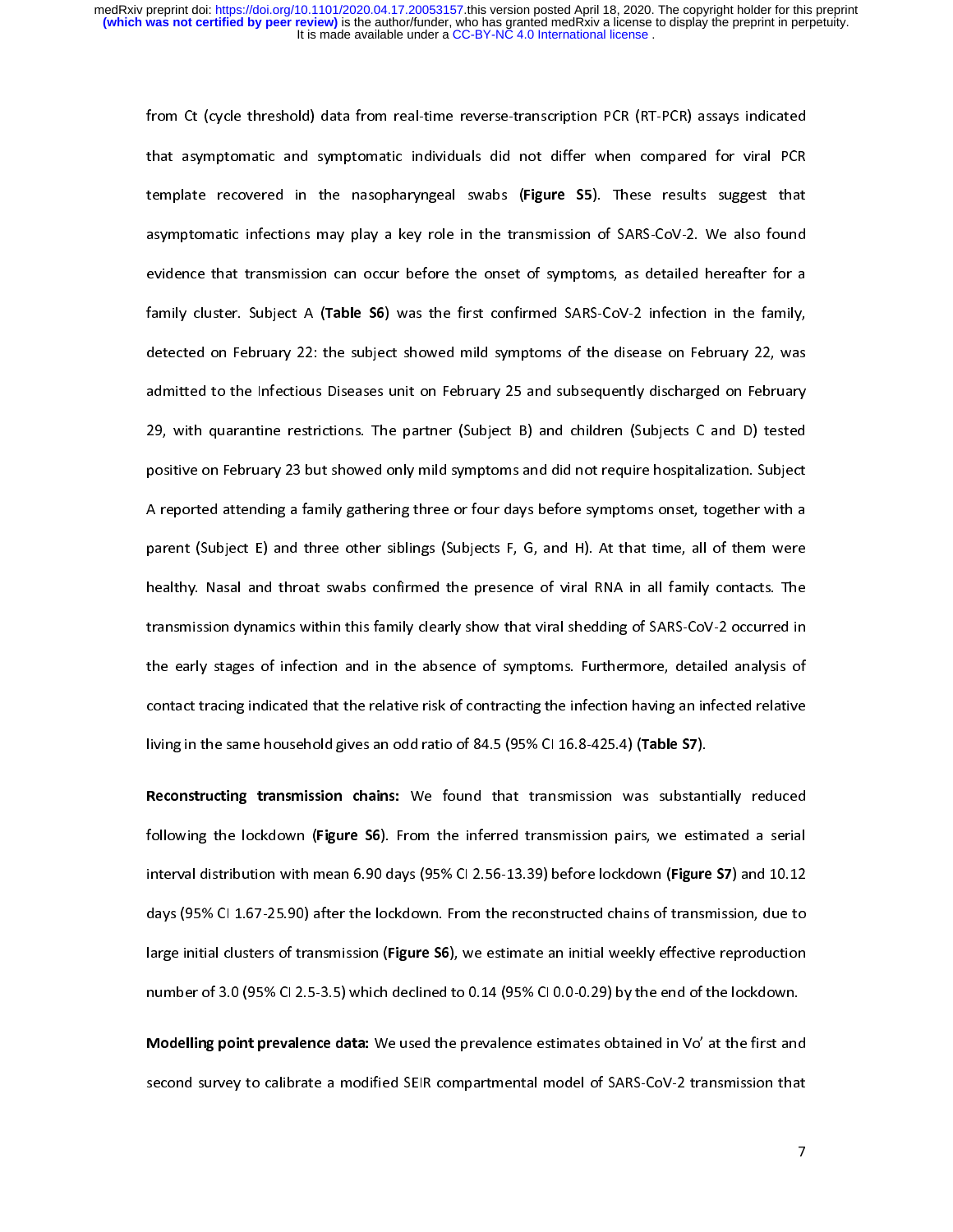infectious period and the lockdown (Figure S9). We found that the model can reproduce the point<br>prevalence data observed for symptomatic and asymptomatic infections (Figure 3). The mean and<br>95% credible intervals (Crls) of prevalence data observed for symptomatic and asymptomatic infections (Figure 3). The mean and<br>95% credible intervals (Crls) of the parameter estimates are given in **Table S8**. We estimated that on<br>average 41-42% of the inf 95% credible intervals (Crls) of the parameter estimates are given in **Table S8**. We estimated that on average 41-42% of the infections are asymptomatic and that the lockdown reduced SARS-CoV-2 transmissibility, on averag average 41-42% of the infections are asymptomatic and that the lockdown reduced SARS-CoV-2<br>transmissibility, on average by 89-99%, depending on the assumed initial value of  $R_0^1$  and on the<br>duration of virus detectabili transmissibility, on average by 89-99%, depending on the assumed initial value of  $R_0^1$  and on the<br>duration of virus detectability (**Table S8**). The model suggests that at least 4.4% (95% CrI 3.6-5.3%) of<br>the population transmissibility, on average by 89-999%, depending on the assumed initial value of  $R_0$  and on the duration of virus detectability (Table S8). The model suggests that at least 4.4% (95% CrI 3.6-5.3%) of the population of ก้ duration of virus detectability (Table 38). The model suggests that at least 4.4% (95% CrI 3.6-5.3%) or<br>the population of Vo' was exposed to SARS-CoV-2 infection. The model suggests that values of the<br>average duration of v the population of virus detectability beyond the infectious period in the range of 2-6 days (i.e. a<br>total average duration of virus detectability including the infectious period of 4-8 days) better<br>capture the central poin average duration of virus detectability including the infectious period of 4-8 days) better<br>capture the central point prevalence estimates (**Table S8, Figure 3**). The estimated number of seeds<br>suggest that SARS-CoV-2 was f capture the central point prevalence estimates (Table  $S8$ , Figure 3). The estimated number of seeds suggest that SARS-CoV-2 was first introduced in Vo' 1-3 generations of infections (depending on the assumed value of  $R_0^1$ ) before, i.e. from the second half to the end of January 2020.<br>Discussion ก้

### **Discussion**

assumed value of  $n_0$ <br>Discussion<br>The result  $\alpha$ The result of the two surveys carried out in Vo' provide important insights into the The result of the time surveys cannot can the the proced important insights into the<br>sion dynamics of the virus, the contributions of symptomatic and asymptomatic infections<br>ard transmission, demonstrating that combining e to onward transmission, demonstrating that combining early active case detection and social<br>distancing the transmission of SARS-CoV-2 was effectively suppressed in Vo'. The initial swab<br>sampling was completed a few days af to summa minimizesing sententioning that communing case, active case active and social<br>distancing the transmission of SARS-CoV-2 was effectively suppressed in Vo'. The initial swab<br>sampling was completed a few days after t distancy in the transmission of sampling was completed a few days after the first SARS-CoV-2 death was diagnosed, which was the earliest account of Italy's epidemics. We found that 43.2% (95% CI 32.2-54.7%) of all confirme earliest account of Italy's epidemics. We found that 43.2% (95% CI 32.2-54.7%) of all confirmed<br>SARS-CoV-2 infections across the two surveys were asymptomatic. Among confirmed SARS-CoV-2<br>infections, we did not observe sign SARS-CoV-2 infections across the two surveys were asymptomatic. Among confirmed SARS-CoV-2 infections, we did not observe significant differences in the frequency of asymptomatic infection in the different age groups (Figu S<br>Infections, we did not observe significant differences in the frequency of asymptomatic infection in<br>the different age groups (Figure S10). Recent studies found that while children are equally<br>susceptible to SARS-CoV-2 i the different age groups (Figure S10). Recent studies found that while children are equally<br>susceptible to SARS-CoV-2 infection as adults, their clinical progression is generally milder<sup>13,14,15</sup>. We<br>found that none of the susceptible to SARS-CoV-2 infection as adults, their clinical progression is generally milder<sup>13,14,15</sup>. We found that none of the children who took part in the study tested positive for SARS-CoV-2 infection found that none of the children who took part in the study tested positive for SARS-CoV-2 infection<br>8 found that none of the children who took part in the study tested positive for  $\sim 8$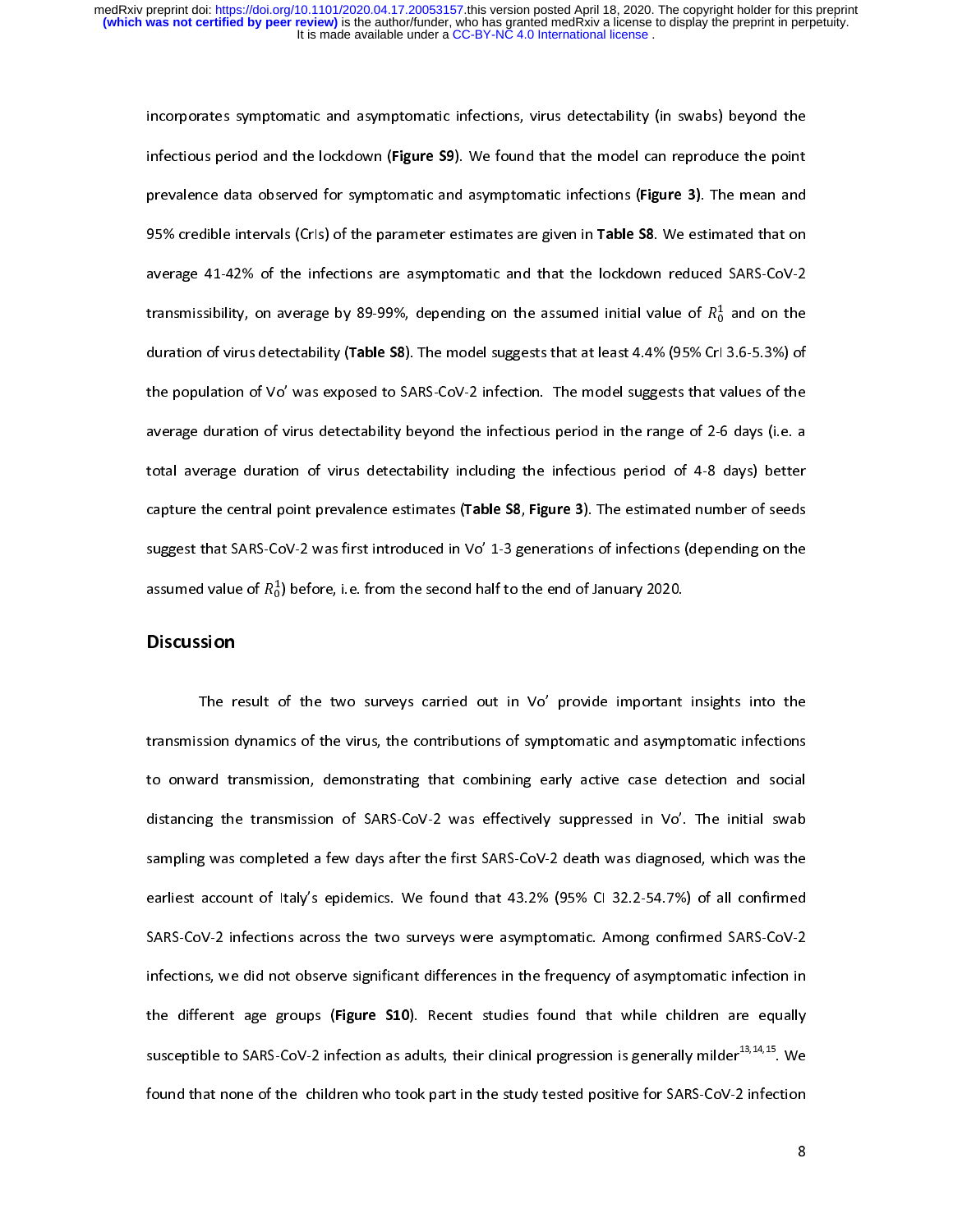members. This is particularly intriguing in the light of the very high observed odd ratio for adults to<br>become infected when living together with SARS-CoV-2 positive family members. However, this<br>result does not mean that become infected when living together with SARS-CoV-2 positive family members. However, this result does not mean that children cannot be infected by SARS-CoV-2. Nasopharyngeal swabs test for the presence of SARS-CoV-2 and result does not mean that children cannot be infected by SARS-CoV-2. Nasopharyngeal swabs test<br>for the presence of SARS-CoV-2 and can hence only detect active infection, not exposure. A cross-<br>sectional serological survey For the presence of SARS-CoV-2 and can hence only detect active infection, not exposure. A cross-<br>sectional serological survey would clarify the actual exposure of the whole population, including<br>children's exposure, to SA understood and children may have specific immune-regulatory mechanisms that contribute to children's exposure, to SARS-CoV-2. The pathogenesis of SARS-CoV-12 in young children is not well<br>understood and children may have specific immune-regulatory mechanisms that contribute to<br>milder disease or, alternatively, children's exposure, to SARS-Conducts and children may have specific immune-regulatory mechanisms that contribute to milder disease or, alternatively, vaccinations or infection with other coronaviruses commonly transmittin milder disease or, alternatively, vaccinations or infection with other coronaviruses commonly<br>transmitting in the youngest age groups may confer some level of heterologous protection against<br>SARS-CoV-2<sup>16,14</sup>. transmitting in the youngest age groups may confer some level of heterologous protection against<br>SARS-CoV-2<sup>16,14</sup>.<br>The analysis of the contacts of the 8 new infections identified in the second survey (**Table 3**),

sans-coV-2<sup>16,14</sup>.<br>The analysis of the contacts of the 8 new infections identified in the second survey (**Table 3**),<br>where we found that one had a history of close contact with asymptomatic individuals and two lived SARS-CoV-216,14. The analysis of the contacts of the 8 new infections identified in the second survey (Table 3),<br>the found that one had a history of close contact with asymptomatic individuals and two lived<br>ame household with asymptomatic in the same household with asymptomatic relatives, suggests that asymptomatic infections can<br>transmit the virus. The observation that the viral load in asymptomatic infections does not<br>significantly differ from that of sym In the state detection with asymptomatic relatives, suggests that asymptomatic infections does not<br>transmit the virus. The observation that the viral load in asymptomatic infections does not<br>significantly differ from that significantly differ from that of symptomatic infections further corroborates this hypothesis and the<br>high frequency of asymptomatic infection detected across the surveys poses clear challenges for the<br>control of COVID-19 igh frequency of asymptomatic infection detected across the surveys poses clear challenges for the<br>control of COVID-19 in the absence of strict social distancing measures.<br>The serial interval estimates (mean 6.9 days; 95%

control of COVID-19 in the absence of strict social distancing measures.<br>The serial interval estimates (mean 6.9 days; 95% Cl 2.6-13.4) obtained from the individual-<br>level data collected in Vo' before the lockdown are in g The serial interval estimates (mean 6.9 days; 95% CI 2.6-13.4) ol<br>level data collected in Vo' before the lockdown are in good agreement v<br>estimated in Lombardy, Italy and elsewhere<sup>17,18</sup>. During the lockdown w interval of mean 10.12 days (95% CI 1.67-25.90). Analysis of the transmission chains showed that estimated in Lombardy, Italy and elsewhere<sup>17,18</sup>. During the lockdown we estimate a longer se<br>interval of mean 10.12 days (95% CI 1.67-25.90). Analysis of the transmission chains showed the<br>clusters of infection occurred estimated in Lombardy, Italy and elsewhere<sup>27,28</sup>. During the lockdown we estimate a longer serial<br>interval of mean 10.12 days (95% CI 1.67-25.90). Analysis of the transmission chains showed that<br>clusters of infection occu clusters of infection occurred in the early phases of the epidemic and produced initial estimates o<br>the effective reproduction number of mean 3.0 (95% CI 2.5-3.5). Awareness of COVID-19<br>transmission soon after the announce the effective reproduction number of mean 3.0 (95% CI 2.5-3.5). Awareness of COVID-19 transmission soon after the announcement of the first death and the town lockdown rapidly transmission soon after the announcement of the first death and the town lockdown rapidly

9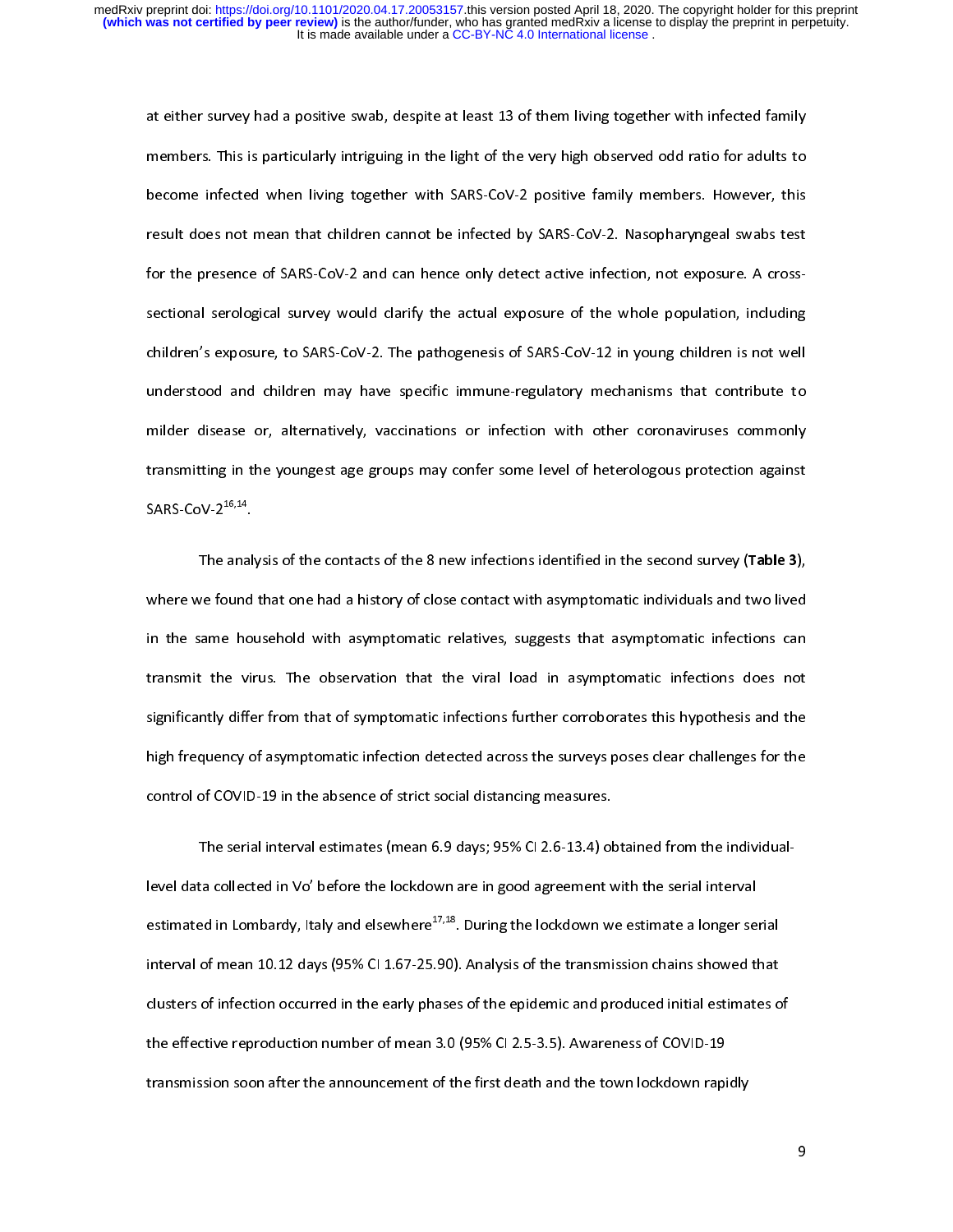results are consistent with the initial reproduction number estimates (between 2.1 and 2.7,<br>corresponding to a doubling time of 3-4 days) and the 89-99% drop in the reproduction number<br>during the lockdown estimated from th corresponding to a doubling time of 3-4 days) and the 89-99% drop in the reproduction num<br>during the lockdown estimated from the fit of the dynamical model to the point-prevalence<br>observed in Vo' at the first and second su during the lockdown estimated from the fit of the dynamical model to the point-prevalence data<br>observed in Vo' at the first and second surveys. Notably, our results suggest that the dynamics as<br>well as the duration of viru during the lockdown estimated from the fit of the dynamical model to the point-prevalence data<br>observed in Vo' at the first and second surveys. Notably, our results suggest that the dynamics as<br>well as the duration of viru observed in Second with the Swabs are comparable among symptomatic and<br>asymptomatic infections, which is consistent with the viral load observed in symptomatic and<br>asymptomatic infections in Vo' and elsewhere<sup>17,19</sup>. Our r asymptomatic infections, which is consistent with the viral load observed in symptomatic and<br>asymptomatic infections in Vo' and elsewhere<sup>17,19</sup>. Our results suggest that average durations of<br>virus detectability in swabs b asymptomatic infections in Vo' and elsewhere<sup>17,19</sup>. Our results suggest that average durations<br>virus detectability in swabs between 4 and 8 days match more closely the observed prevalence<br>infection than longer durations ( asymptomatic infections in Vo' and elsewhere<sup>27,19</sup>. Our results suggest that average durations of<br>virus detectability in swabs between 4 and 8 days match more closely the observed prevalence c<br>infection than longer durati infection than longer durations (**Figure 3, Table S8**). This estimate is consistent with the observed<br>distribution of the time from symptoms onset to confirmation which has mean 5.7 days (95% Cl 1.<br>– 12.3) (**Figure S6**). O distribution of the time from symptoms onset to confirmation which has mean 5.7 days (95% Cl 1.<br>– 12.3) (Figure S6). Our analysis suggests that at least 4.4% (95% Crl 3.6-5.3%) of the population of<br>Vo' was exposed to SARSdistribution of the time from symptoms onset to communication mean the time from says (excepted<br>- 12.3) (Figure S6). Our analysis suggests that at least 4.4% (95% Crl 3.6-5.3%) of the population of<br>Vo' was exposed to SARS-Vo' was exposed to SARS-CoV-2. The interventions implemented in Vo' substantially reduced the<br>transmission of SARS-CoV-2 with unprecedented efficacy and demonstrate that COVID-19<br>suppression in similar epidemiological and transmission of SARS-CoV-2 with unprecedented efficacy and demonstrate that COVID-19<br>suppression in similar epidemiological and demographic settings can be achieved. Enhanced<br>surveillance and the early detection of SARS-Co transmission in similar epidemiological and demographic settings can be achieved. Enhance<br>surveillance and the early detection of SARS-CoV-2 transmission in places that have not ye<br>affected by the virus are key to control surveillance and the early detection of SARS-CoV-2 transmission in places that have not yet b<br>affected by the virus are key to control its spread and reduce the substantial public health, en<br>and societal burden posed by CO affected by the virus are key to control its spread and reduce the substantial public health, econo<br>and societal burden posed by COVID-19 worldwide.<br>Methods and societal burden posed by COVID-19 worldwide.<br> **Methods**<br>
Study setting: The municipality of Vo', in the province of Padua, Veneto region, Italy, is located

#### Methods

Methods<br>Study setting: The municipality of Vo', in the pro<br>about 50 kilometers west of Venice (Figure 1A). Study setting: The municipality of Vo', in the province of Padua, Veneto region, Italy, is located<br>about 50 kilometers west of Venice (Figure 1A). According to the latest land registry, Vo' has a<br>population of 3,275 indivi about 50 kilometers west of Venice (Figure 1A). According to the latest land registry, vo has a<br>population of 3,275 individuals over an area of 20.4 square kilometers. Upon the detection of SARS-<br>CoV-2 in a deceased reside population of 3,275 individuals of 3,275 individuals of 20.4 square kilometers. Upon the detection of SARS-Che prevalence of SARS-CoV-2 infection in the population as well as to assess the viral load of infected<br>individuals. Sampling was conducted on the majority of the Vo' population at two time points, the<br>first during the days individuals. Sampling was conducted on the majority of the Vo' population at two time points, the first during the days immediately after the detection of the first cases  $(21 - 29$  February 2020) and 10 first during the days immediately after the detection of the first cases (21 – 29 February 2020) and<br>10 first during the days immediately after the detection of the first cases (21  $-$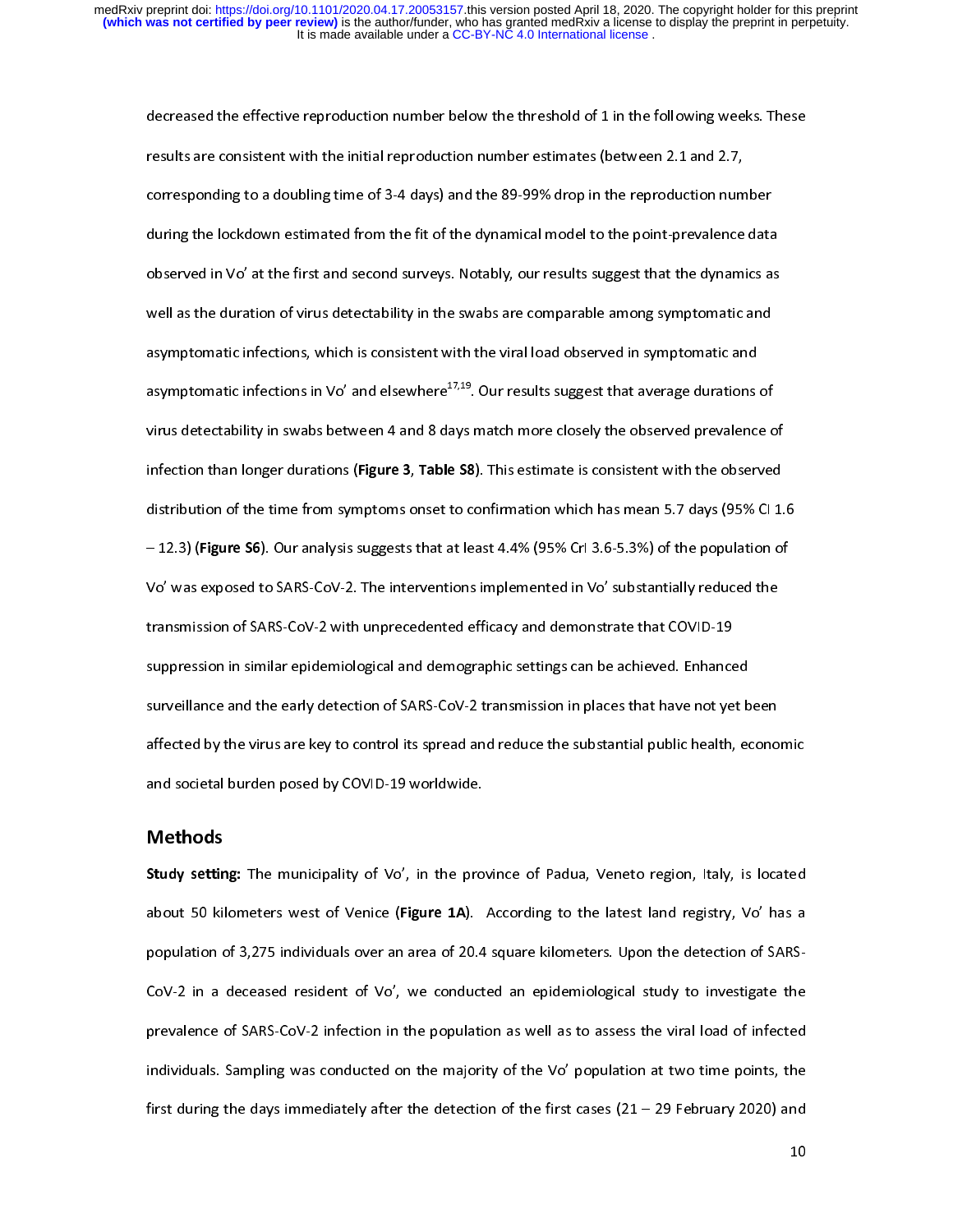found B). For each resident we collected information on the sampling dates, the results of SARS-<br>CoV-2 testing, demographics (e.g. age and sex), residence, health record (including symptom<br>progression and hospitalization d found.B). For each resident we conceted information on the sampling dates, the results of SARS-<br>CoV-2 testing, demographics (e.g. age and sex), residence, health record (including symptom<br>progression and hospitalization da progression and hospitalization data, previous conditions and therapy taken for other illnesses),<br>household size and composition, kinship ties and contact network. This information is available in<br>the dataset spreadsheet ( progression and despitalization and, previous contact network. This information is available in<br>household size and composition, kinship ties and contact network. This information is available in<br>the dataset spreadsheet (su

the dataset spreadsheet (supplementary materials).<br> **Laboratory Methods:** Nasopharyngeal swabs were collected by using flocked swabs in liquid-based<br>
collection and transport systems (eSwab®, Copan Italia Spa, Brescia, Ita the data set of the dataset spreads.<br>Laboratory Methods: Nasopharyngeal swabs were of<br>collection and transport systems (eSwab®, Copan It<br>purified from 200 µL of nasopharyngeal swab sam collection and transport systems (eSwab®, Copan Italia Spa, Brescia, Italy). Total nucleic acids were<br>purified from 200 µL of nasopharyngeal swab samples and eluted in a final volume of 100 µL by using a MagNA Pure 96 System (Roche Applied Sciences, Basel, Switzerland). Detection of SARS-CoV-<br>2 RNA was performed by an in house real-time RT-PCR method, which was developed according the purified from 200 km<sup>-1</sup> and 200 purified from 200 using a MagNA Pure 96 System (Roche Applied Sciences, Basel, Switzerland). Detection of SARS-CoV-<br>2 RNA was performed by an in house real-time RT-PCR method, which was dev (E\_Sarbeco\_F, E\_Sarbeco\_R, E\_Sarbeco\_P1) and RNA-dependent RNA-polymerase (RdRp: protocol and the primers and probes designed by Corman *et al.<sup>20</sup>* targeting the envelope (E)<br>(E\_Sarbeco\_F, E\_Sarbeco\_R, E\_Sarbeco\_P1) and RNA-dependent RNA-polymerase (RdRp:<br>RdRp\_SARSr-F, RdRp\_SARSr-R, RdRP\_SARSr-P1, an protocol and the primers and probes designed by Corman *et al.*<sup>22</sup> targeting the envelope (E)<br>(E\_Sarbeco\_F, E\_Sarbeco\_R, E\_Sarbeco\_P1) and RNA-dependent RNA-polymerase (RdRp:<br>RdRp\_SARSr-F, RdRp\_SARSr-R, RdRP\_SARSr-P1, and The Sarbeco-F, RdRp\_Sarbeco-F, RdRP\_Sarbeco-F, and RdRp\_Sarbecomes of Sarbecov-2. Real-time<br>RT-PCR assays were performed in a final volume of 25<br>Duply, containing 5<br>Duply of purified nucleic acids, using One Step Real Time RT-PCR assays were performed in a final volume of 25 $\mathbb{Z}$ µL, containing 5 $\mathbb{Z}$ µL of purified nucleic acids, using One Step Real Time kit (Thermo Fisher Scientific, Waltham, MA, USA) and run on ABI 7900HT Fast Sequenc using One Step Real Time kit (Thermo Fisher Scientific, Waltham, MA, USA) and run on ABI 7900HT<br>Fast Sequence Detection Systems (Thermo Fisher Scientific). The sensitivity of the E gene and RdRp<br>gene assays was 5.0 and 50 Fast Sequence Detection Systems (Thermo Fisher Scientific). The sensitivity of the E gene and RdRp<br>gene assays was 5.0 and 50 genome equivalent copies per reaction at 95% detection probability,<br>respectively. Both assays ha Fast Sene assays was 5.0 and 50 genome equivalent copies per reaction at 95% detection probability,<br>Faspectively. Both assays had no cross-reactivity with the endemic human coronaviruses<br>HCoV2229E, 2NL63, 20C43 and 2HKU1 a gene assays that in the settlem and the endemic human coronaviruses<br>HCoV2229E, 2NL63, 2OC43 and 2HKU1 and with MERS-CoV. All nasopharyngeal swab samples<br>were screened with the E gene assay, followed by confirmatory testing HCoV2229E, 2NL63, 20C43 and 2HKU1 and with MERS-CoV. All nasopharyngeal swab samples<br>were screened with the E gene assay, followed by confirmatory testing with the RdRp gene assay. All<br>tests were performed at the Clinical HERCO 2012, 2012, 2013, October 2012, And Mini-Merk 2014 and Mini-Merk pairs, Agent state samples<br>Were screened with the E gene assay, followed by confirmatory testing with the RdRp gene assay. All<br>tests were performed at were screense with the E gene assay, followed by community, follow, the the the party Hospital,<br>tests were performed at the Clinical Microbiology and Virology Unit of Padova University Hospital,<br>which is the Regional Refer tests were performed at the Clinical Microbiology and Virology 2 may be cause to encodey, the projection,<br>which is the Regional Reference Laboratory for emerging viral infections. After an initial period of<br>dual testing by Minted in the Regional Reference Laboratory at the Italian Institute of Health (Istituto Superiore<br>di Sanità), which demonstrated 100% agreement of results, the Regional Reference Laboratory<br>received accreditation as Refer di Sanità), which demonstrated 100% agreement of results, the Regional Reference Laboratory<br>received accreditation as Reference Laboratory for COVID-19 testing.<br>11 divided accreditation as Reference Laboratory for COVID-19 testing.<br>11 received accreditation as Reference Laboratory for COVID-19 testing.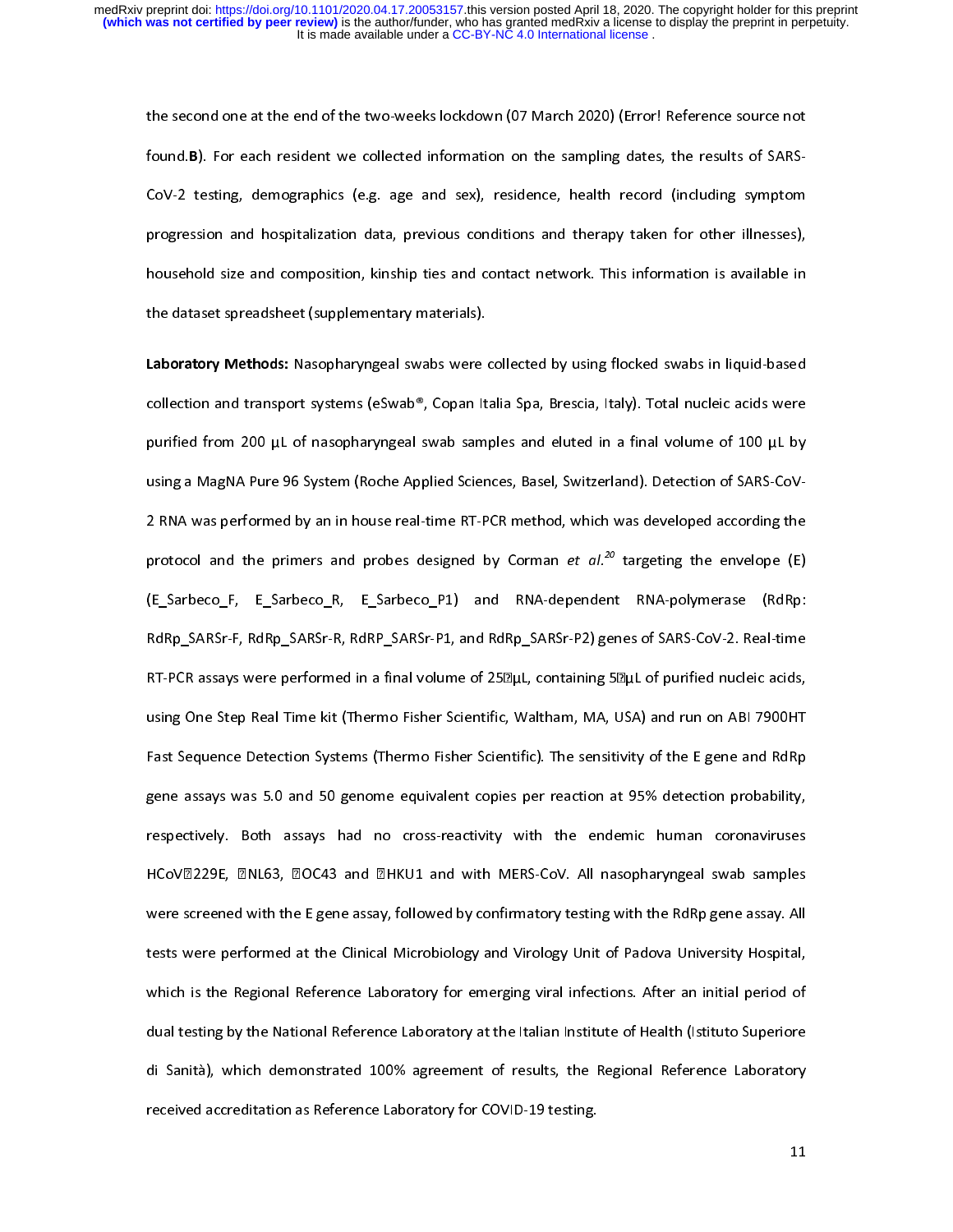Assessment of genome equivalents: Ct (cycle threshold) data from real time RT-PCR assays were collected for E and RdRp genes. Genome equivalent copies per ml were inferred according to linear regression performed on calibr regression performed on calibration standard curves. The interpolated Ct values were further<br>multiplied by 100, according to the final dilution factor (1:100). Linear regression was calculated in<br>Python3.7.3 using modules multiplied by 100, according to the final dilution factor (1:100). Linear regression was calculated in<br>Python3.7.3 using modules scipy 1.4.1, numpy 1.18.1, and matplotlib 3.2.1<sup>21</sup>. Genome equivalents<br>distributions from th Python3.7.3 using modules scipy 1.4.1, numpy 1.18.1, and matplotlib  $3.2.1^{21}$ . Genome equivalents distributions from the two genes, for both positive asymptomatic (35 individuals) and symptomatic (45 individuals), were Python3.7.3 using modules scipy 1.4.1, numpy 1.18.1, and matplotlib 3.2.1<sup>22</sup>. Genome equivalents<br>distributions from the two genes, for both positive asymptomatic (35 individuals) and symptomatic<br>(45 individuals), were co (45 individuals), were compared with the Exact Wilcoxon-Mann-Whitney test. H<sub>1</sub> hypothesis that the two distributions (asymptomatic vs. symptomatic) are different is rejected with p-values 0.6 and 0.2 for gene E and gene two distributions (asymptomatic vs. symptomatic) are different is rejected with p-values 0.6 and 0.2<br>for gene E and gene RdRp respectively.

the distributions (asymptomatic vs. symptomatic) are different is registed with p-values on and size<br>for gene E and gene RdRp respectively.<br>Reconstructing transmission chains: We used data on close contacts traced within t For the Constructing transmission chains: W<br>and on household contacts derived<br>participants) to impute chains of tra and on household contacts derived from household composition data (available for all study<br>participants) to impute chains of transmission and transmission clusters using the R package<br>epicontacts<sup>22,23</sup>. This analysis incl participants) to impute chains of transmission and transmission clusters using the R package<br>epicontacts<sup>22,23</sup>. This analysis included 166 cases and identified 120 directions of transmission. We<br>inferred the date of sympt participants<sup>22,23</sup>. This analysis included 166 cases and identified 120 directions of transmission. We<br>inferred the date of symptoms onset for the subjects testing positive in the first survey but with<br>missing onset date inferred the date of symptoms onset for the subjects testing positive in the first survey but with<br>missing onset date from a gamma distribution that was fitted to the observed time-lags from<br>symptoms onset to sample collec missing onset date from a gamma distribution that was fitted to the observed time-lags from<br>symptoms onset to sample collection available on those who tested positive at the first survey<br>(Figure S6). Because access to imme symptoms onset to sample collection available on those who tested positive at the first survey<br>(Figure S6). Because access to immediate testing for those who developed symptoms was available<br>from the start of the lockdown, (Figure S6). Because access to immediate testing for those who developed symptoms was available<br>from the start of the lockdown, we assumed that the distribution of the time-lag from the onset of<br>symptoms to sampling in tho (Figure 30). Because access to immediate testing for those who developed symptoms was available<br>from the start of the lockdown, we assumed that the distribution of the time-lag from the onset of<br>symptoms to sampling in tho from the start of sampling in those confirmed in the second survey followed a normal distribution with<br>The start of the standard deviation equal to 1 day. Similarly, we used this latter distribution to infer the<br>Sonset dat symptom and standard deviation equal to 1 day. Similarly, we used this latter distribution to infer the<br>onset date for the subjects with confirmed infection in the second survey and missing onset date.<br>We used the observed mean and standard deviation equal to 1 day. Similarly, we assume this latter distribution to infer<br>onset date for the subjects with confirmed infection in the second survey and missing onset date.<br>We used the observed and One is also the observed and inferred dates of symptoms onset alongside contact information to infer<br>transmission chains within the sampled population. In turn, reconstructed transmission pairs were<br>used to characterise th The and the observed and interest and interest and the observed and the observed transmission pairs were<br>used to characterise the serial interval (the time between the onset of symptoms of the infector and<br>the onset of sym that the same in the sampled population. In turn, reconstrained transmission pairs were<br>used to characterise the serial interval (the time between the onset of symptoms of the infector and<br>the onset of symptoms of the infe the onset of symptoms of the infectee) and the effective reproduction number (the average number<br>of secondary infections generated by the identified infectors). Weekly effective reproduction<br>12 the of secondary infections generated by the identified infectors). Weekly effective reproduction 12

of secondary infections generated infections generated in fectors). We have reproduce the infections of  $\mathbf{L}$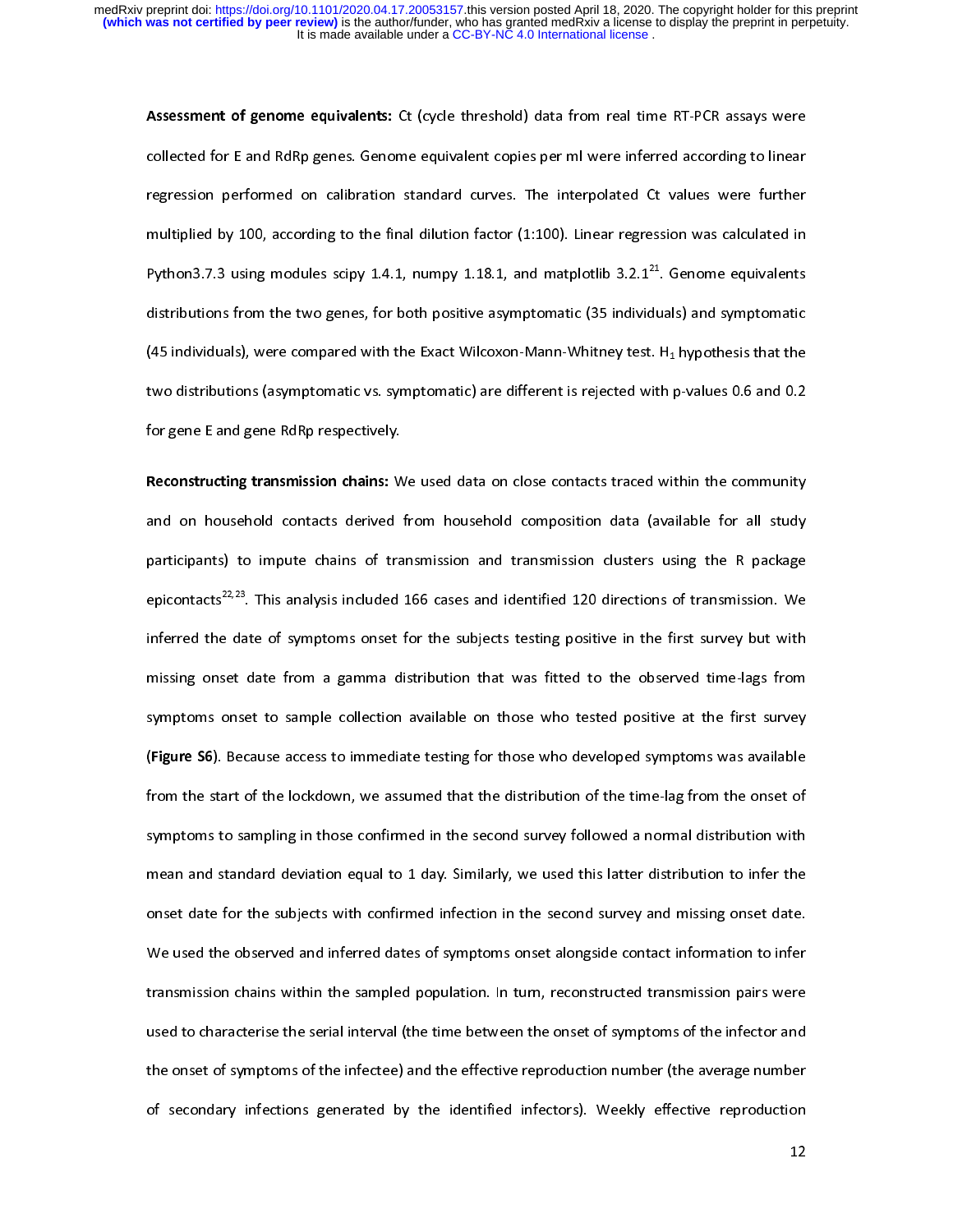the whole study period) by subjects with symptoms onset during the same week, having<br>stochastically assigned positive individuals with unidentified infectors to positive subjects with<br>symptoms onset compatible with samples to chastically assigned positive individuals with unidentified infectors to positive subjects with<br>symptoms onset compatible with samples from the serial interval distribution and an infectious<br>period of 2 days. The mean a symptoms onset compatible with samples from the serial interval distribution and an infectious<br>period of 2 days. The mean and 95% CI were calculated on 10,000 samples of the serial interval<br>distribution.

**Mathematical modelling:** The first survey occurred between  $21^{st}$  and  $29^{th}$  February 2020 and the distribution.<br>Mathematical modelling: The first survey occurred between  $21^{st}$  and  $29^{th}$  February 2020 and the<br>second survey occurred on 7<sup>th</sup> March 2020. In the model we assumed that prevalence was taken on Mathematica<br>second surve<br>the weighted **Mathematical modelling:** The first survey occurred between 21<sup>24</sup> and 29<sup>44</sup> February 2020 and the second survey occurred on 7<sup>th</sup> March 2020. In the model we assumed that prevalence was taken on the weighted average of the weighted average of the first sample collection, i.e. on  $26^{th}$  February 2020 and on  $7^{th}$  March 2020. We assumed that the population of Vo' was fully susceptible to SARS-CoV-2 (S compartment) the weighted average of the first sample collection, i.e. on 26" February 2020 and on 7" March<br>2020. We assumed that the population of Vo' was fully susceptible to SARS-CoV-2 (S compartment)<br>at the start of the epidemic. U 2021. The start of the epidemic. Upon infection, infected subjects incubate the virus (E compartment)<br>2021. The start of the epidemic. Upon infection, infected subjects incubate the virus (E compartments). We<br>2021. The sa for an average of 1/ $\delta$  days before becoming infectious and able to transmit (I compartments). We<br>assume that a proportion  $p$  of the infected population is asymptomatic (I<sub>A</sub> compartment) and that<br>the remaining proporti for an average of 1/δ days before becoming infectious and able to transmit (I compartments). We assume that a proportion  $p$  of the infected population is asymptomatic (I<sub>A</sub> compartment) and that the remaining proportion the remaining proportion  $p$  or the infected population is asymptomatic ( $I_A$  compartment) and that<br>the remaining proportion  $1 - p$  develops symptoms ( $I_S$  compartment). We assume a fixed infectious<br>period of mean  $1/\gamma$  da period of mean  $1/\gamma$  days and that only infectious individuals (i.e. those in  $I_s$  and  $I_A$ ) contribute to<br>onward transmission of SARS-CoV-2 but that the virus can be detected beyond the duration of the<br>infectious period period onward transmission of SARS-CoV-2 but that the virus can be detected beyond the duration of the<br>infectious period (this assumption is compatible with the hypothesis that transmission occurs for<br>viral loads above a c infectious period (this assumption is compatible with the hypothesis that transmission occurs for<br>viral loads above a certain threshold but the diagnostic test can detect the presence of virus below<br>the threshold for tran infectious period (this assumption is compatible into the hypothesis that transmission is virial loads above a certain threshold but the diagnostic test can detect the presence of virus below<br>the threshold for transmissio the threshold for transmission). Compartments TP<sub>s</sub> and TP<sub>A</sub> respectively represent symptomatic and<br>asymptomatic subjects who are no longer infectious but with a detectable viral load, and hence<br>testing positive. Eventual asymptomatic subjects who are no longer infectious but with a detectable viral load, and hence<br>testing positive. Eventually, the viral load of all infections decreases below detection and subjects<br>move into a test negative asymptomate subjects who are no longer infections decreases below detection and subjects<br>testing positive. Eventually, the viral load of all infections decreases below detection and subjects<br>move into a test negative (TN c testing positive. Eventually, the viral load of all infections decreases below decreases and asymptomatic<br>move into a test negative (TN compartment). We assume that symptomatic and asymptomatic<br>infections are equally infec infections are equally infectious (i.e. they contribute equally to the force of infection). The flow<br>diagram of the model is given in **Figure S9**. We assume a step change in the reproduction number on<br>the day that lockdown diagram of the model is given in Figure S9. We assume a step change in the reproduction number on the day that lockdown started. Before the implementation of quarantine the reproduction number is<br>13  $t$  the day that local day that local day implementation of quarantine the reproduction  $t$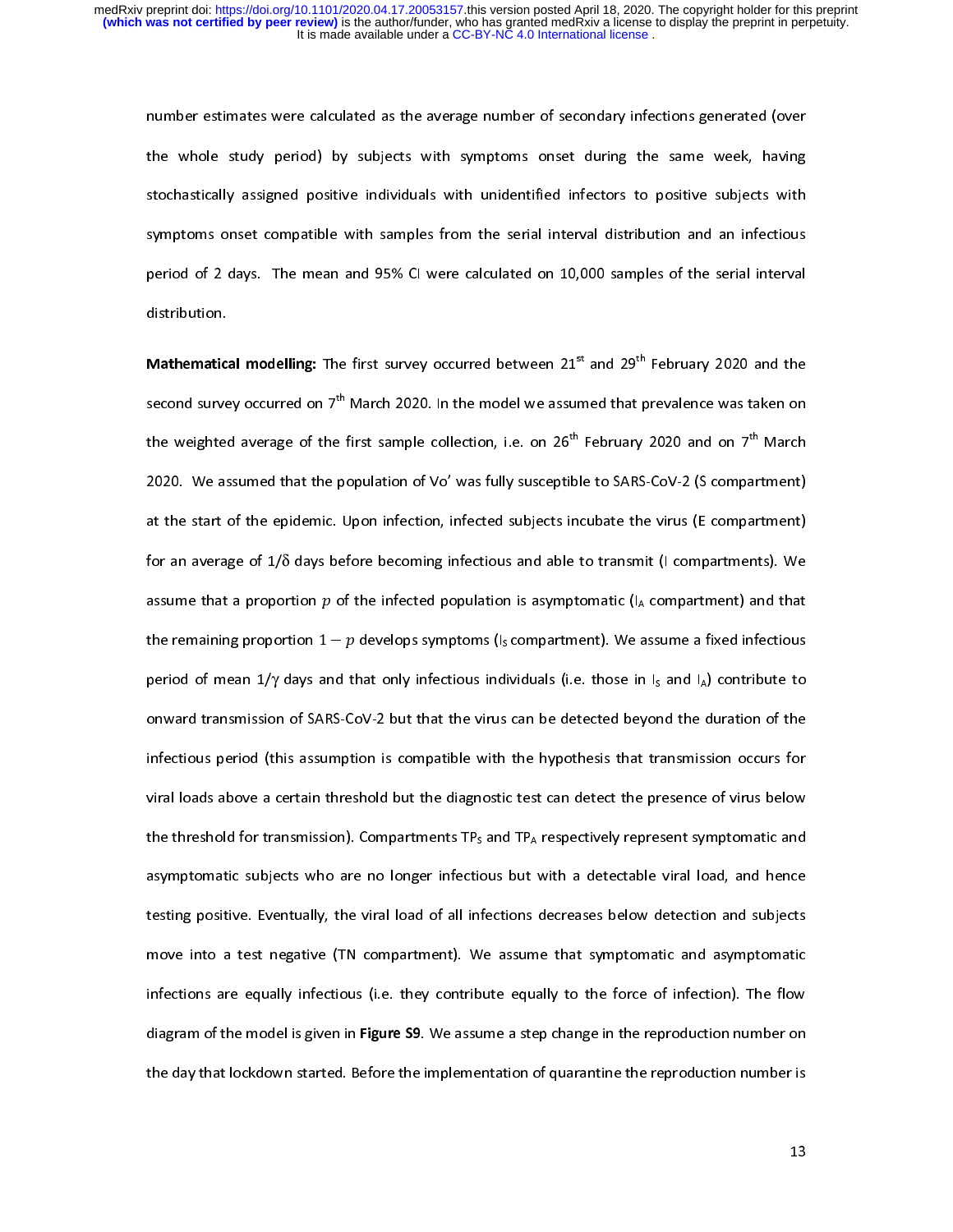given by  $R_0^* = \frac{1}{\gamma}$  and we assume that it drops to  $R^2 = w R_0^*$  after the lockdown , where  $1 - w$ <br>represents the percent reduction in  $R_0$  due to the intervention. We let  $T_i$  denote the number of<br>subjects swabbed o  $\frac{1}{0} = \frac{p}{\gamma}$ ก้ subjects swabbed on survey *i* (*i* = 1,2) and let  $P_{Ai}$  and  $P_{Si}$  respectively denote the number of swabs<br>testing positive among asymptomatic and symptomatic subjects, respectively. We assume that the<br>number of positiv binomial distribution with parameters  $T_i$  and  $\pi_{Xi}$ , where  $\pi_{Xi}$  represents the probability of testing the mumber of positive swabs among symptomatic and asymptomatic infections on survey *i* follows a<br>binomial distribution with parameters  $T_i$  and  $\pi_{Xi}$ , where  $\pi_{Xi}$  represents the probability of testing<br>positive on su binomial distribution with parameters  $T_i$  and  $\pi_{Xi}$ , where  $\pi_{Xi}$  represents the probability of testing<br>positive on survey *i* for class  $X$  (= A,S), given by  $\pi_{Xi} = \frac{I_X(t_i) + TP_X(t_i)}{N}$  assuming perfect diagnostic<br>sens binomial distribution with parameters  $r_i$  and  $n_{Xi}$ , where  $n_{Xi}$  represents the probability of testing<br>positive on survey *i* for class X (= A,S), given by  $\pi_{Xi} = \frac{I_X(t_i) + T P_X(t_i)}{N}$  assuming perfect diagnostic<br>sensiti positive on survey *t* for class  $X$  (= A,S), given by  $n_{Xi}$  assuming perfect diagnostic<br>sensitivity and specificity. The likelihood of the model is given by the product of the binomial<br>distributions for symptomatic and  $\frac{1}{N} \frac{(1+i) + 1 + N(i)}{N}$ distributions for symptomatic and asymptomatic subjects at times  $t_i$ ,  $i = 1,2$ . Inference was<br>conducted in a Bayesian framework, using the Metropolis-Hastings Markov Chain Monte Carlo<br>(MCMC) method with uniform prior dis conducted in a Bayesian framework, using the Metropolis-Hastings Markov Chain Monte Carlo<br>(MCMC) method with uniform prior distributions<sup>24,25</sup>. We fixed the average incubation period (1/ $\delta$ )<br>to 5 days and the average in (MCMC) method with uniform prior distributions<sup>24,25</sup>. We fixed the average incubation period (1/ $\delta$ ) to 5 days and the average infectious period (1/ $\gamma$ ) to 2 days, which gives an average generation time of 7 days<sup>18,26</sup> (MCMC) method with uniform prior distributions<sup>24,25</sup>. We fixed the average incubation period (1/δ ) to 5 days and the average infectious period (1/γ) to 2 days, which gives an average generation time of 7 days<sup>18,26</sup>. We to 5 days and the average infectious period  $(1/\gamma)$  to 2 days, which gives an average generation time<br>of 7 days<sup>18,26</sup>. We explored the following values of  $R_0^1$ : 2.1, 2.4, 2.7, which are compatible with a<br>doubling time of 7 days<sup>2,25</sup>. We explored the following values of  $R_0^2$ : 2.1, 2.4, 2.7, which are compatible with a doubling time of 3-4 days, as observed in the Veneto region of Italy. We assumed that seeding of the infection occur ก้ infection occurred on 4 February 2020, i.e. 5 days before the date of symptoms onset of the first<br>recorded case in Vo'. We explored different scenarios on the average duration of viral detectability<br>beyond the infectious infection of viral detectability<br>beyond the infectious period and fixed  $1/\sigma$  to be 2, 4, 6, 8, 10 and 12 days. We estimate the number<br>of infections introduced in the population from elsewhere at time  $t_0$  (4 February 20 beyond the infectious period and fixed  $1/\sigma$  to be 2, 4, 6, 8, 10 and 12 days. We estimate the number<br>of infections introduced in the population from elsewhere at time  $t_0$  (4 February 2020), p and<br> $1 - w$ . beyond the infectious period and fixed 1/σ to be 2, 4, 6, 8, 10 and 12 days. We estimate the number<br>of infections introduced in the population from elsewhere at time  $t_0$  (4 February 2020), p and<br>1 – w.<br>Association betwe

 $1 - w$ .<br>
Association between infection and age, sex and symptoms: We applied logistic regression to test<br>
the association between SARS-CoV-2 positivity (overall and at the first and second survey separately) 1<br>**Associa**<br>the associa<br>with the Association between infection and age, sex and symptoms: We applied logistic regression to test<br>the association between SARS-CoV-2 positivity (overall and at the first and second survey separate<br>with the age-group (10 year the association between SARS-Cover-2 positivity, (or communication survey separately) represently)<br>with the age-group (10 years age bands, from 0 to 81+), sex (male, female) and the occurrence of<br>symptoms (defined as the p

symptoms (defined as the presence of fever and/or cough).<br>Association with comorbidity and pharmacological therapies: We used Fisher's exact test for<br>comparing two binomial proportions to assess whether there is an associa symptoms (defined as the presence of fever and, or cough,<br>Association with comorbidity and pharmacological therapicomparing two binomial proportions to assess whether then Association with comorbidity and pharmacological therapies. We used Fisher's exact test for<br>comparing two binomial proportions to assess whether there is an association between the comparing two binomial proportions to assess whether there is an association between the

14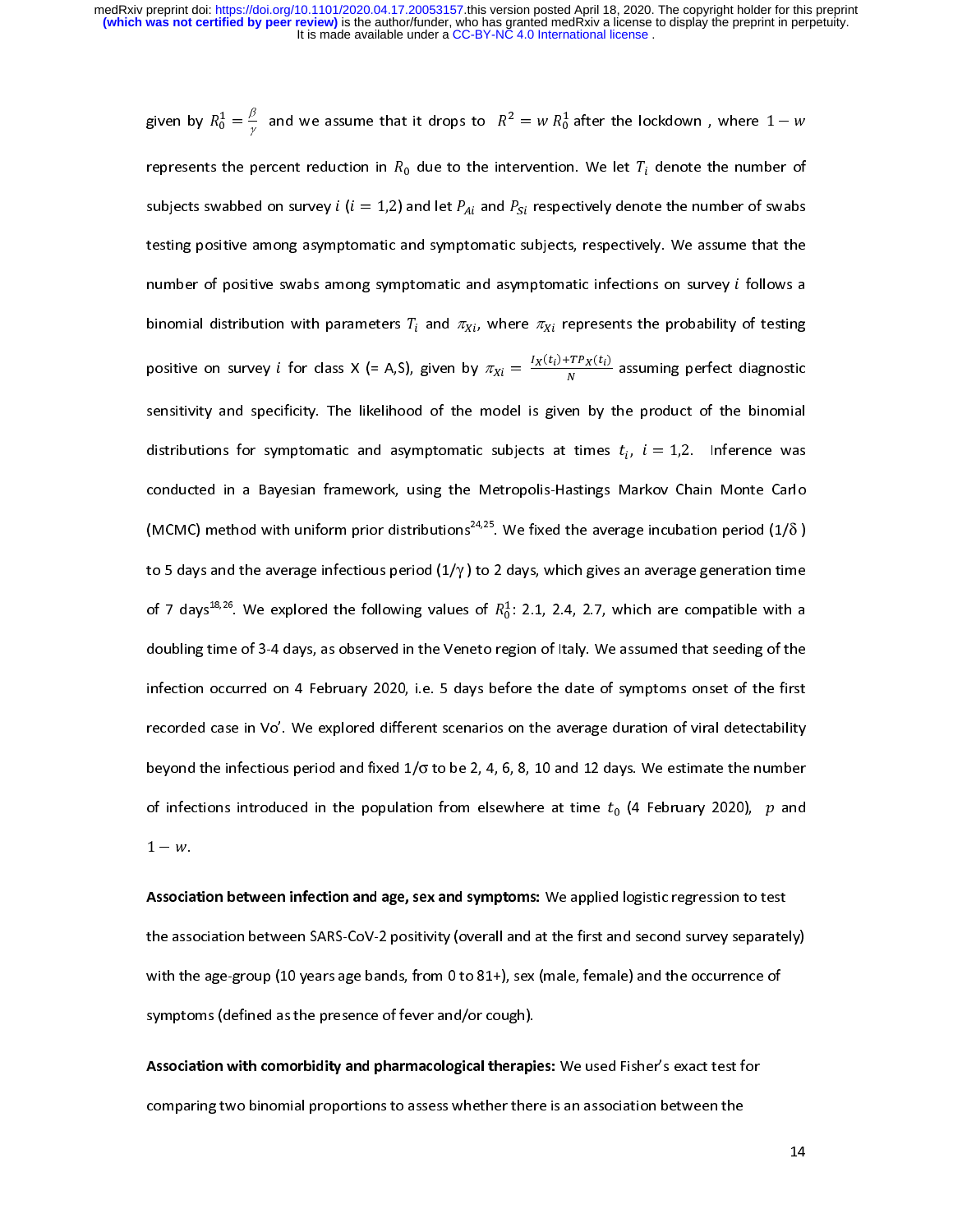presence of symptoms for symptoms in comorbidities and treatments used. The analyses were repeated on the subset of patients who<br>became negative at the second timepoint (results not shown). In an attempt to increase the po became negative at the second timepoint (results not shown). In an attempt to increase the pow<br>of the data, we increased the sample size by including additional 11 confirmed COVID-19 cases<br>resident in other villages close because of the data, we increased the sample size by including additional 11 confirmed COVID-19 cases<br>resident in other villages close to Vo'. None of these scenarios provided significant associations at<br>the 5% level. of the data, we increased the sample size by including additional 11 community of the 11 cases<br>resident in other villages close to Vo'. None of these scenarios provided significant associations<br>the 5% level.<br>Data availabil resident in other villages close to Vo<br> **Data availability**<br>
The dataset is available as a supplementary file.

# Data availabi<br>The dataset is<br>Code availabi Data availability

#### Code availability

The dataset is available as a supplementary file.<br> **Code availability<br>
The code developed to fit the mathematical model to the prevalence data is available at**  $\frac{https://github.com/ConniCia/SEIR-Covid-Vo}{https://github.com/ConniCia/SEIR-Covid-Vo}.$  The code developed for the reconstruction of the transmission chains and for the statistical analyses is available upon request. https://github.com/Connicial/Services-Americans.com/Connectivity-transmission chains and for the statistical analyses is available upon request.<br>Ethical approval statement<br>The first sampling of the Vo' population was condu

#### Ethical approval statement

thical approval statement<br>The first sampling of the Vo' population was conducted within the surveillanc<br>by the Veneto Region and did not require ethical approval; the second sampli by the Veneto Region and did not require ethical approval; the second sampling was approved by<br>the Ethics Committee for Clinical Research of the province of Padova. by the Ethics Committee for Clinical Research of the province of Padova.<br> **Competing interests**<br>
The authors declare no competing interests.

## Competing interests

Competing interests<br>The authors declare no competing interests.<br>Materials & Correspondence

#### Materials & Correspondence

The authors declare no competing interests.<br> **Materials & Correspondence**<br>
Please address correspondence to Prof Andrea Crisanti (a.crisanti@imperial.ac.uk or<br>
andrea.crisanti@unipd.it) or Dr Ilaria Dorigatti (i.dorigatti@

andrea.crisanti@unipd.it) or Dr Ilaria Dorigatti (i.dorigatti@imperial.ac.uk).<br>Author contributions<br>A.C. conceived the project with input from E.L., I.D.

#### Author contributions

- and the contributions<br>A.C. conceived the project with input from E.L., I.D.<br>I.D. conceived the modelling with input from N.M.F and C.A.D A.C. conceived the project with input from E.L., I.D.<br>I.D. conceived the modelling with input from N.M.F and C.A.D
- E.L. coordinated data collection, curation and analyses.
- E.F. coordinated the diagnostic team and facilities. E.F. coordinated the diagnostic team and facilities.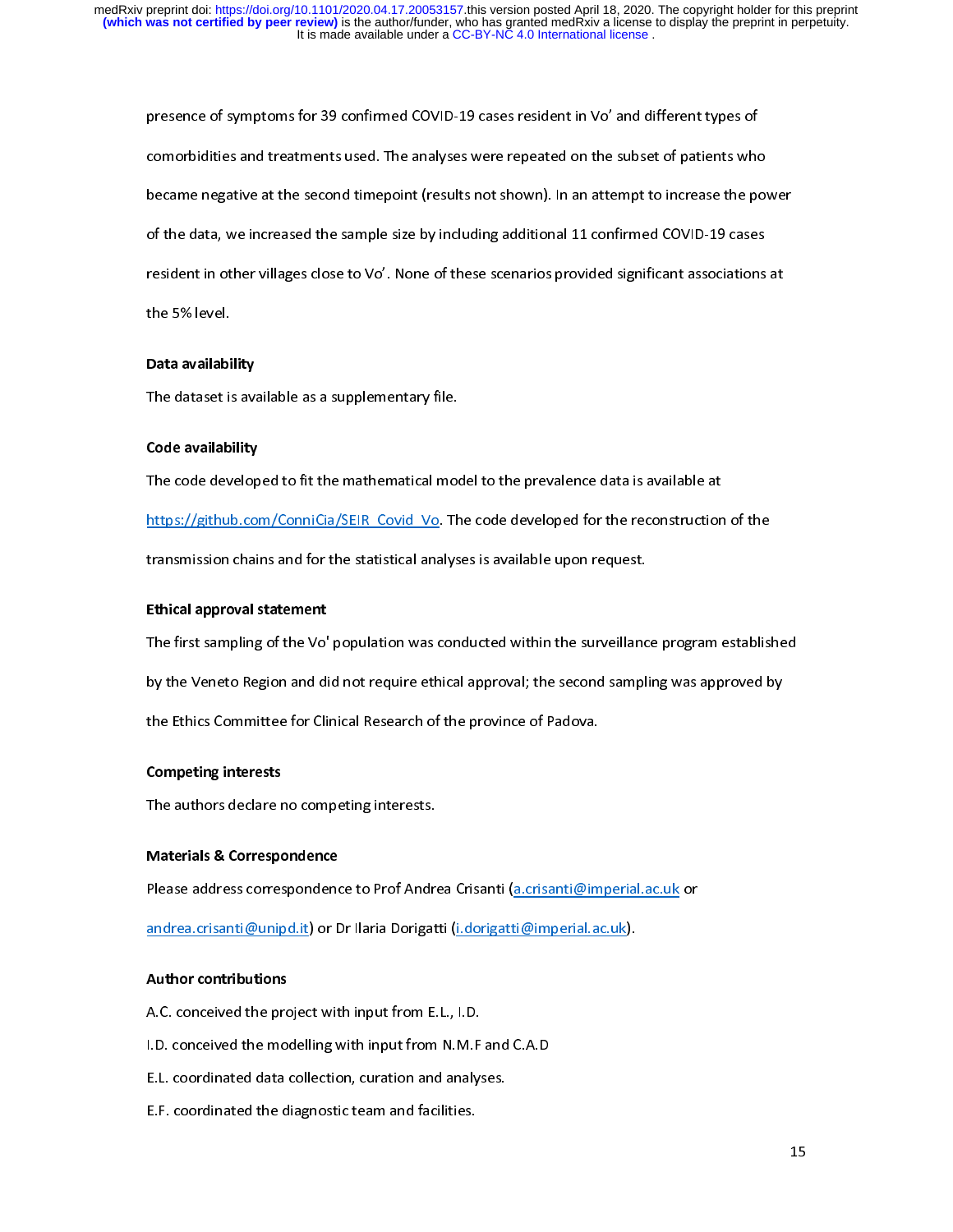aboratory testing on swabs and validated the results.<br>E.L., S.T., V.B., A.S., N.N., and S.C. analyzed the data, contributed to the discussion and commer<br>on the manuscript.<br>A.R.B., I.D., C.A.D. performed statistical analyse E.L., S.T., V.B., A.S., N.N., and S.C. analyzed the data, co<br>on the manuscript.<br>A.R.B., I.D., C.A.D. performed statistical analyses.<br>C.C, L.C., N.M.F. and I.D. developed the mathematical E.L., S.T., S.T., S.T., S.T., S.H., A.B. C. C. and S.E. analyzed the data, contributed to the discussion and set<br>A.R.B., I.D., C.A.D. performed statistical analyses.<br>G.C. D., K.M.G., C.A.D and I.D. performed cluster analys

A.R.B., I.D., C.A.D. p<br>C.C, L.C., N.M.F. and<br>G.C.D., K.M.G., C.A.<br>S.M.. R.S.. G.C.. D.D

C.C, L.C., N.M.F. and I.D. developed the mathema<br>G.C.D., K.M.G., C.A.D and I.D. performed cluster a<br>S.M., R.S., G.C., D.D., and L.F. organized sampling<br>Imperial College London COVID-19 Response Tear

G.C.D., K.M.G., C.A.D and I.D. performed cluster analysis.<br>S.M., R.S., G.C., D.D., and L.F. organized sampling logistics, S.M. and R.S. performed swab samplings.<br>Imperial College London COVID-19 Response Team contributed t S.M., R.S., G.C., D.D., and L.F. organized sampling logistics<br>Imperial College London COVID-19 Response Team contri<br>understanding of COVID-19 epidemiology.<br>A.C. and I.D. wrote the manuscript, with contribution fror Imperial College London COVID-19 Response Team contributed to the discussion and background Imperial College London Correlation College London College London College London College London College London<br>A.C. and I.D. wrote the manuscript, with contribution from E.L., L.B., V.B. and C.A.D.<br>**Acknowledgements**<br>This

#### Acknowledgements

understanding of COVID-19 epidemiology.<br>A.C. and I.D. wrote the manuscript, with co<br>**Acknowledgements**<br>This work was supported by the Veneto Re Acknowledgements<br>This work was supported by the Veneto Region and was jointly funded by the UK Me<br>Council (MRC) and the UK Department for International Development (DFID) under t This work was supported by the Victomation of the Victomation of Council (MRC) and the UK Department for International Development (DFID) under the MRC/DFID<br>Concordat agreement and is also part of the EDCTP2 programme supp Concordat agreement and is also part of the EDCTP2 programme supported by the European Unior<br>I.D. acknowledges research funding from a Sir Henry Dale Fellowship funded by the Royal Society<br>and Wellcome Trust [grant 213494/ I.D. acknowledges research funding from a Sir Henry Dale Fellowship funded by the Royal Society<br>and Wellcome Trust [grant 213494/Z/18/Z]. L.O. and G.C.D. acknowledge research funding from The<br>Royal Society. We thank F. Cal I. and Wellcome Trust [grant 213494/Z/18/Z]. L.O. and G.C.D. acknowledge research funding from T<br>Royal Society. We thank F. Caldart, M.D., G. Castelli, M.D., M. Drigo, M.D., L. Fava, M.D., B. Labella<br>M.D., M. Nicoletti, M. and Society. We thank F. Caldart, M.D., G. Castelli, M.D., M. Drigo, M.D., L. Fava, M.D., B. Labella,<br>M.D., M. Nicoletti, M.D., E. Nieddu, M.D. for assistance in data collection and consistency check, F.<br>Bosa and G. Rupolo Royal Society, We thank F. Caladary, M.D., G. Castelli, M.D., M. Drigo, M.D., D. Factelli, M.D., E. Nieddu, M.D. for assistance in data collection and consistency check, F.<br>Bosa and G. Rupolo from the Italian Red Cross for M.D., M. M. N. L. C. M., 2008, M. M. M. N. N. M. M. M. M. M. C. M. M. C. M. L. M. M. M. M. M. M. M. M. M. M. M<br>Bosa and G. Rupolo from the Italian Red Cross for the support in patient samplings.<br>Imperial College London COV

Bosa and Gruppolo from the Italian Red Cross for the Support in patients samplings.<br>Bosa and College London COVID-19 Response Team<br>Kylie E. C. Ainslie, Marc Baguelin, Samir Bhatt, Adhiratha Boonyasiri, Olivia Boyd, Loi<br>Con Imperial College London COVID-19 Response Team<br>Kylie E. C. Ainslie, Marc Baguelin, Samir Bhatt, Adhira<br>Constanze Ciavarella, Zulma Cucunubá, Gina Cuomo<br>Donnelly, Ilaria Dorigatti, Sabine L. van Elsland, Rich Kylie E. C. Ainslie, Marc Bagaielin, Samir Bhatt, Admiratha Boon, Samir Boya, Birchie Bornach, Christl A.<br>Constanze Ciavarella, Zulma Cucunubá, Gina Cuomo-Dannenburg, Bimandra A. Djafaara, Christl A.<br>Donnelly, Ilaria Dorig ر<br>Donnelly, Ilaria Dorigatti, Sabine L. van Elsland, Rich FitzJohn, Seth Flaxman, Han Fu, Katy A.M.<br>Gaythorpe, Will Green, Timothy Hallett, Arran Hamlet, Katharina Hauck, David Haw, Natsuko Imai,<br>Ben Jeffrey, David Jorgen Gaythorpe, Will Green, Timothy Hallett, Arran Hamlet, Katharina Hauck, David Haw, Natsuko Imai,<br>Ben Jeffrey, David Jorgensen, Edward Knock, Daniel Laydon, Thomas Mellan, Swapnil Mishra,<br>Gemma Nedjati-Gilani, Pierre Nouvel Gan Jeffrey, David Jorgensen, Edward Knock, Daniel Laydon, Thomas Mellan, Swapnil Mishra,<br>Gemma Nedjati-Gilani, Pierre Nouvellet, Lucy C. Okell, Daniela Olivera, Kris V Parag, Steven Riley,<br>Hayley A. Thompson, H. Juliette Ben Jeffrey, David Jorgensen, Edward Knock, Daniel Laydon, Thomas Mellan, Swapnil Mishra, Hayley A. Thompson, H. Juliette T. Unwin, Robert Verity, Michaela Vollmer, Patrick G.T. Walker, Hayley A. Thompson, H. Juliette T. Unwin, Robert Verity, Michaela Vollmer, Patrick G.T. Walker,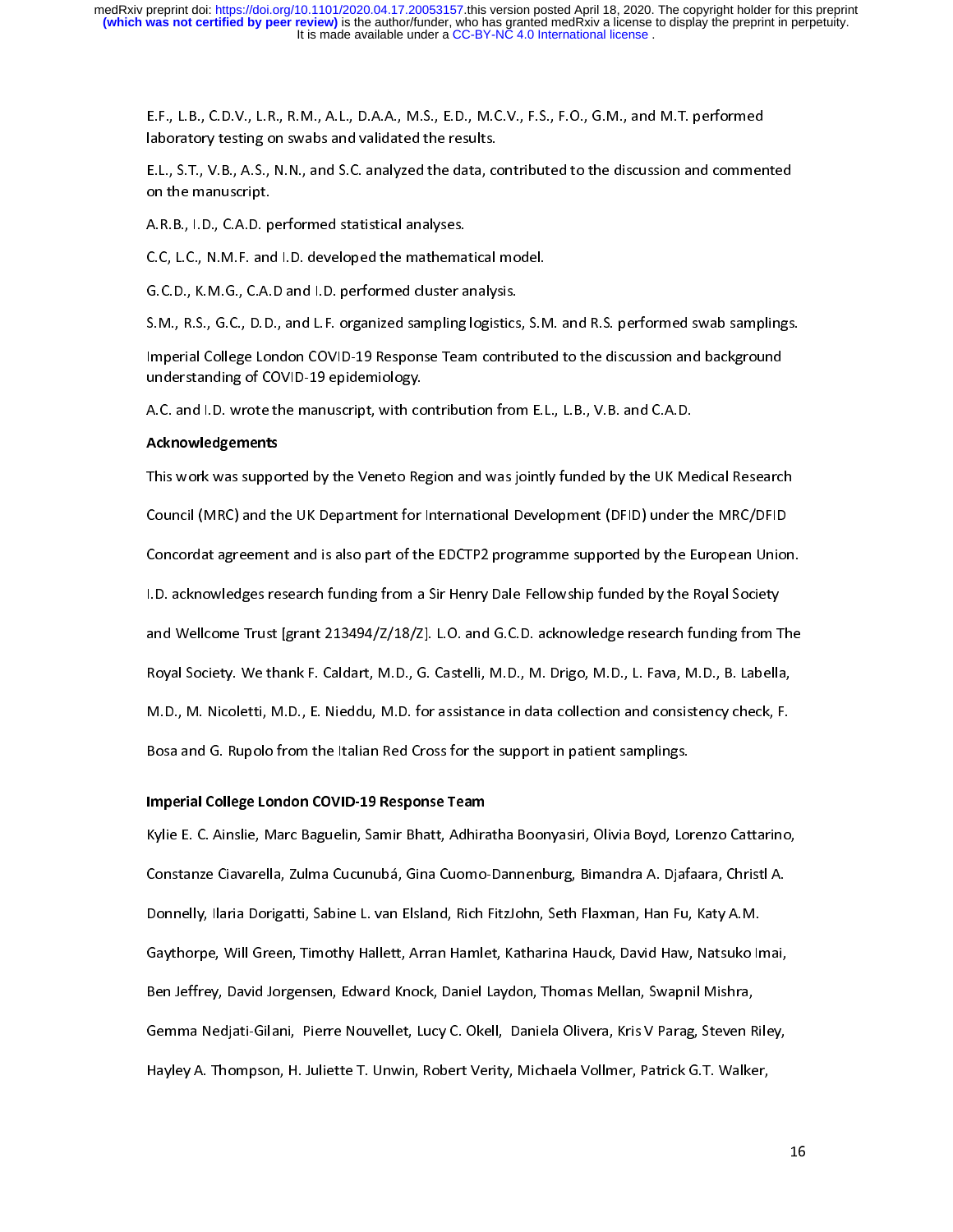

Figure 1: Description of the geography and study setting. (A) Map showing the location of Vo' and of<br>the Veneto region (grey area) within Italy. (B) Flow chart summarising the key statistics on the two<br>sequential nasophary sequential nasopharyngeal swab surveys conducted in Vo' to assess the transmission of SARS-CoV-2<br>before and after the implementation of interventions.

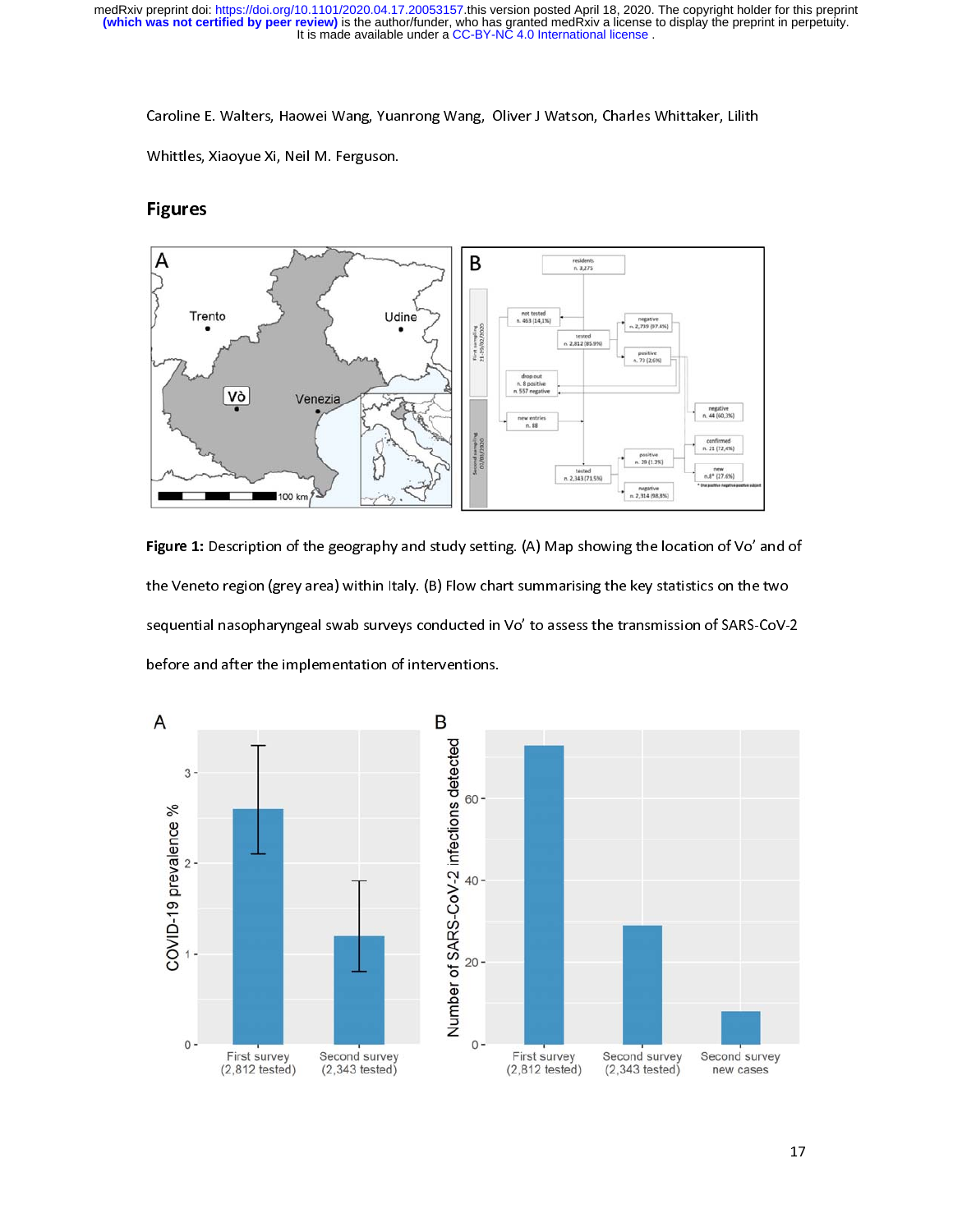It is made available under a CC-BY-NC 4.0 International license. **(which was not certified by peer review)** is the author/funder, who has granted medRxiv a license to display the preprint in perpetuity. medRxiv preprint doi: [https://doi.org/10.1101/2020.04.17.20053157.](https://doi.org/10.1101/2020.04.17.20053157)this version posted April 18, 2020. The copyright holder for this preprint

Figure 2: (A) Prevalence of SARS-CoV-2 infection at the first and second survey. (B) Number of SARS-

CoV-2 infections detected among the sampled population of the residents of Vo' in the first and in

the second survey.



Figure 3: SARS-CoV-2 dynamics in Vo' inferred from the observed prevalence data for symptomatic and asymptomatic infections in the first and second survey. Each sub-panel represents the model fit using the specified values of  $\qquad$  (the reproduction number before the lockdown) and  $1/\sigma$  (the average duration of positivity beyond the duration of the infectious period). The dashed vertical line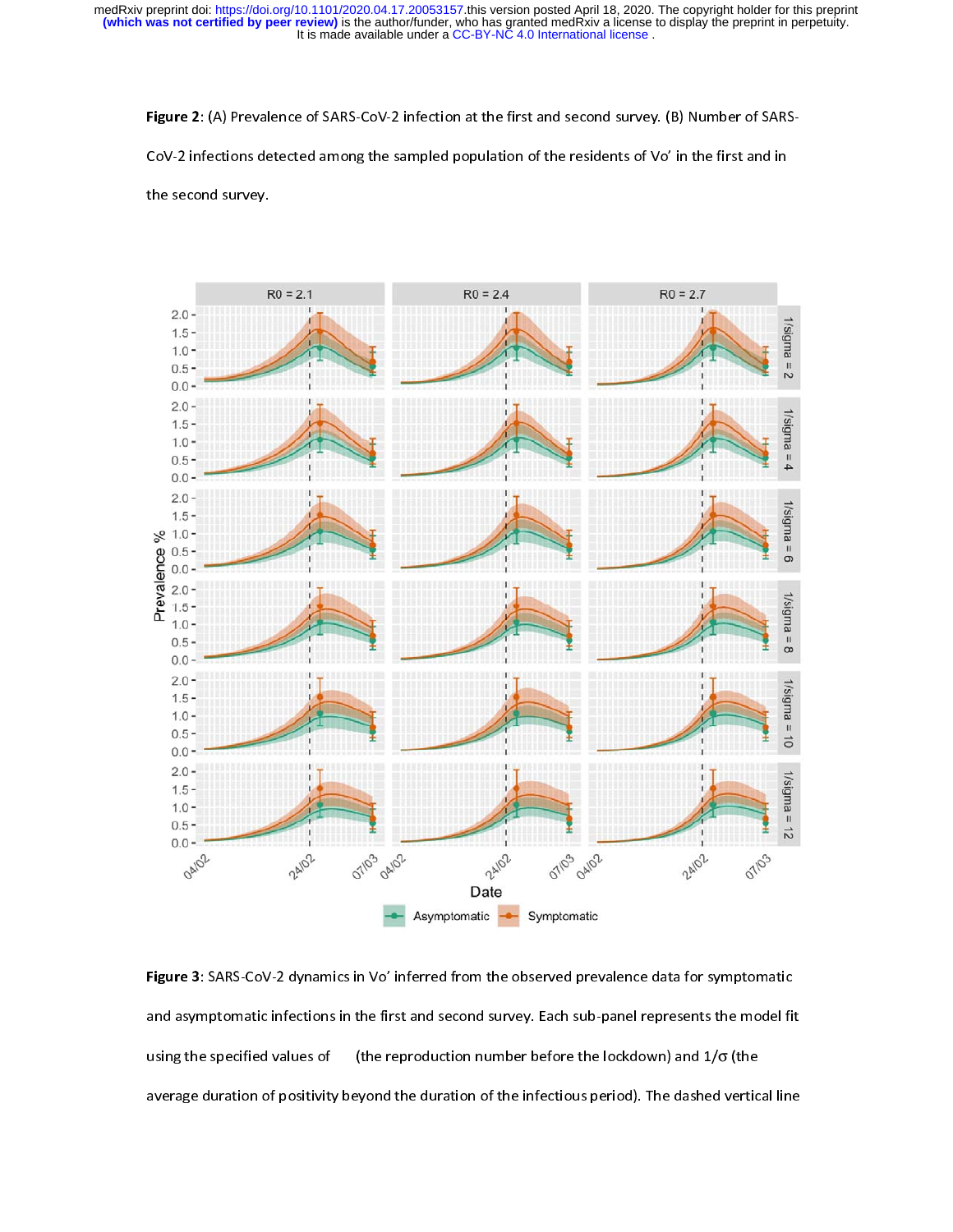represents the time of quarantine implementation. The solid lines represent the mean and the<br>shading represent the 95% CrI obtained from 100 samples from the posterior distribution of the<br>parameters.

 $s$  Critical parameters.

parameters.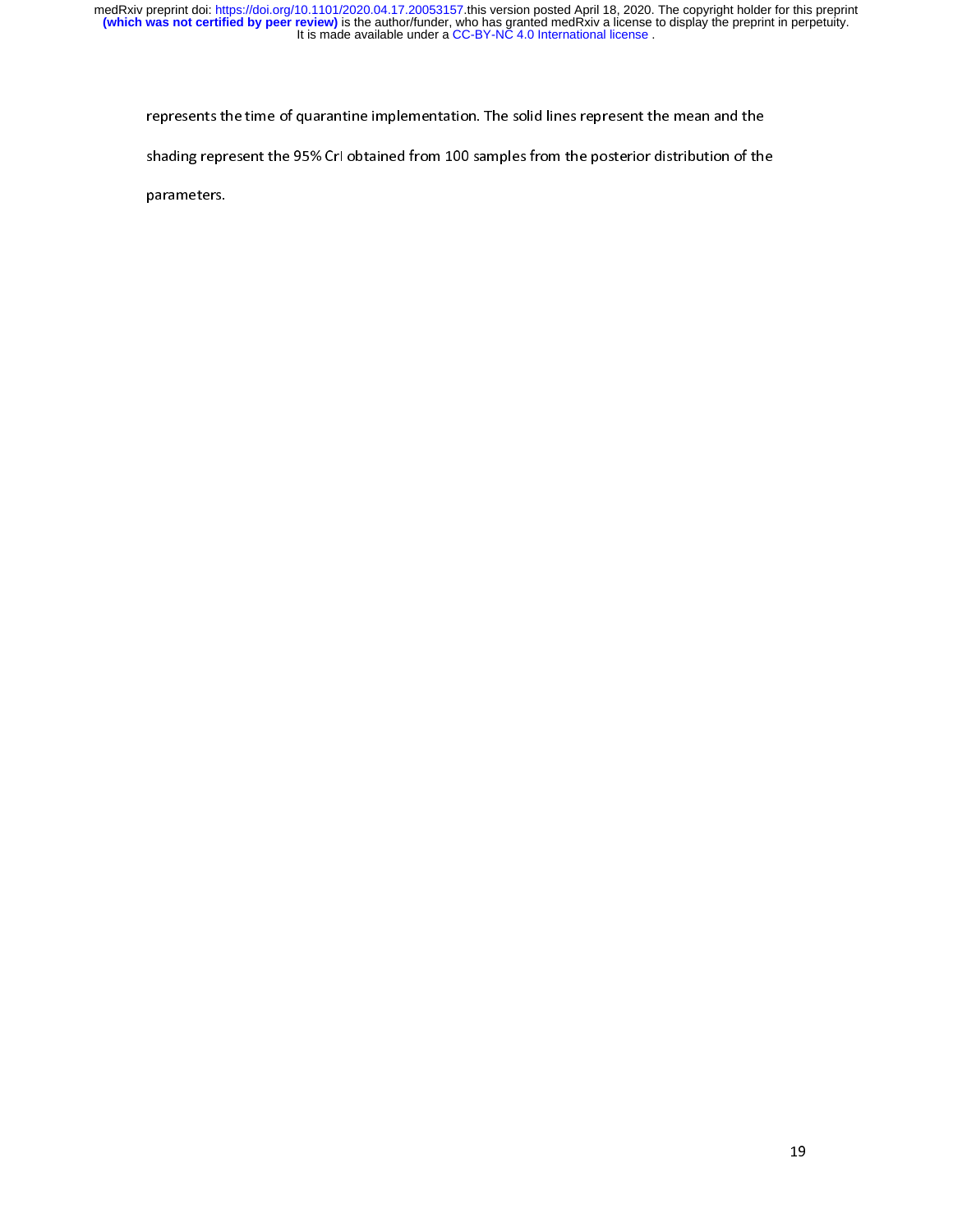|                                                                                                                      | First survey       |        | Second survey      |        |                           |        |
|----------------------------------------------------------------------------------------------------------------------|--------------------|--------|--------------------|--------|---------------------------|--------|
|                                                                                                                      | Total<br>positives | (% )   | Total<br>positives | (%)    | New<br>cases <sup>^</sup> | (%)    |
| With symptoms*                                                                                                       | 43                 | (58.9) | 16                 | (55.2) | 3                         | (37.5) |
| Without symptoms                                                                                                     | 30                 | (41.1) | 13                 | (44.8) | 5                         | (62.5) |
| Total                                                                                                                | 73                 |        | 29                 |        | 8                         |        |
| *Defined as the presence of fever and/or cough.<br>Aindividuals testing negative for SARS-CoV-2 at the first survey. |                    |        |                    |        |                           |        |
| Table 2. Individuals positive for SARS-CoV-2 at the first and second survey stratified by sex and age                |                    |        |                    |        |                           |        |

Tables<br>Table 1. Individuals positive for SARS-CoV-2 at the first and second survey.

# *\*Defined as the presence of fever and/or cough.*<br> *Andividuals testing negative for SARS-CoV-2 at the first survey.*<br> **Table 2.** Individuals positive for SARS-CoV-2 at the first and second survey stratified by s<br>
groups.<br>

|           |           | First survey |                         |                                                                                                                             | Second survey |                  |       |                |       |
|-----------|-----------|--------------|-------------------------|-----------------------------------------------------------------------------------------------------------------------------|---------------|------------------|-------|----------------|-------|
|           |           | $\mathsf n$  | Total                   | (% )                                                                                                                        | $\mathsf{n}$  | Total            | (% )  | New cases      | (% )  |
| Gender    |           |              |                         |                                                                                                                             |               |                  |       |                |       |
|           | Males     | 1408         | 43                      | (3.1)                                                                                                                       | 1165          | $20\,$           | (1.7) | 5              | (0.4) |
|           | Females   | 1404         | 30                      | (2.1)                                                                                                                       | 1178          | 9                | (0.8) | 3              | (0.3) |
|           | p-value   |              |                         | 0.15                                                                                                                        |               |                  | 0.041 |                |       |
| Age group |           |              |                         |                                                                                                                             |               |                  |       |                |       |
|           | $00 - 10$ | 217          | $\pmb{0}$               | (0.0)                                                                                                                       | 157           | $\pmb{0}$        | (0.0) |                | (0.0) |
|           | 11-20     | 250          | 3                       | (1.2)                                                                                                                       | 210           | $\overline{2}$   | (1.0) | $\mathbf{1}$   | (0.5) |
|           | $21 - 30$ | 240          | $\overline{\mathbf{r}}$ | (1.7)                                                                                                                       | 191           | $\overline{a}$   | (1.0) |                | (0.0) |
|           | 31-40     | 286          | $\overline{7}$          | (2.4)                                                                                                                       | 241           | $\overline{2}$   | (0.8) |                | (0.0) |
|           | 41-50     | 439          | 5                       | (1.1)                                                                                                                       | 366           | $\overline{a}$   | (0.5) | $\mathbf{1}$   | (0.3) |
|           | 51-60     | 496          | 16                      | (3.2)                                                                                                                       | 439           | $\overline{7}$   | (1.6) | $\overline{2}$ | (0.5) |
|           | 61-70     | 384          | 15                      | (3.9)                                                                                                                       | 349           | $\boldsymbol{6}$ | (1.7) | $\overline{a}$ | (0.6) |
|           | 71-80     | 318          | 19                      | (6.0)                                                                                                                       | 262           | $\,$ 6 $\,$      | (2.3) | $\overline{2}$ | (0.8) |
|           | $81 +$    | 182          | $\overline{\mathbf{4}}$ | (2.2)                                                                                                                       | 128           | $\overline{2}$   | (1.6) |                | (0.0) |
|           | p-value   |              |                         | $< 0.001*$                                                                                                                  |               |                  | 0.48  |                |       |
| Total     |           | 2,812        | 73                      | (2.6)                                                                                                                       | 2,343         | 29               | (1.2) | 8              | (0.3) |
|           |           |              |                         | P-values were computed using Fisher's exact test (for gender) and the likelihood ratio test (for age-group). *Linear trend. |               |                  |       |                |       |
|           |           |              |                         |                                                                                                                             |               |                  |       |                |       |
|           |           |              |                         |                                                                                                                             |               |                  |       | 20             |       |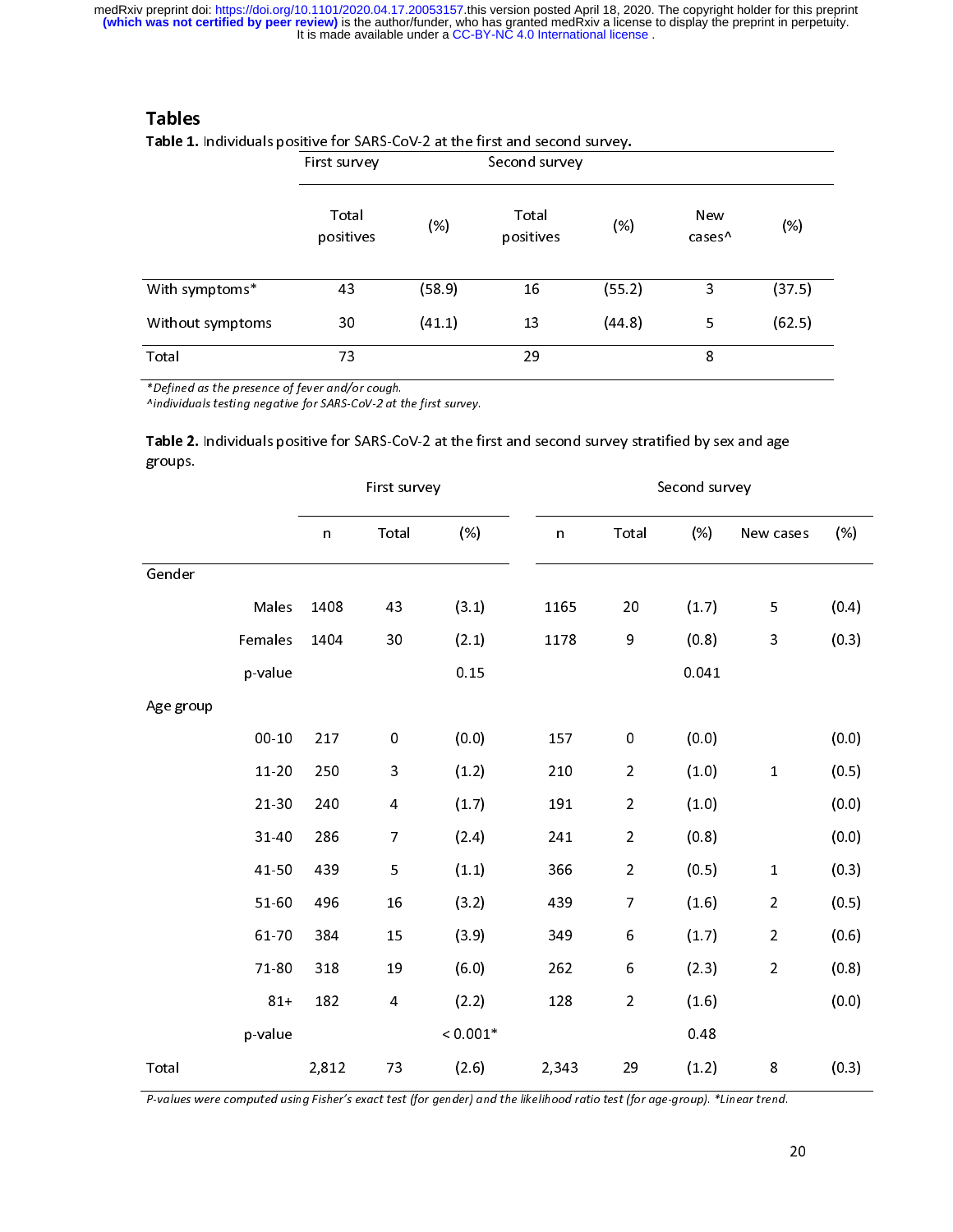|                                     |           |              | with symptoms  | without symptoms |                |  |
|-------------------------------------|-----------|--------------|----------------|------------------|----------------|--|
| new cases at the second survey (ID) |           | cohabitants  | other contacts | cohabitants      | other contacts |  |
| with<br>symptoms                    | Patient 1 |              |                |                  |                |  |
|                                     | Patient 2 |              |                |                  | 4              |  |
|                                     | Patient 3 |              | $\overline{2}$ |                  |                |  |
| without<br>symptoms                 | Patient 4 | $\mathbf{1}$ | $\mathbf{1}$   |                  |                |  |
|                                     | Patient 5 |              |                |                  | $\mathbf{1}$   |  |
|                                     | Patient 6 | $\mathbf{1}$ |                | $\mathbf{1}$     |                |  |
|                                     | Patient 7 |              |                |                  |                |  |
|                                     | Patient 8 |              |                | $\overline{2}$   |                |  |
|                                     |           |              |                |                  |                |  |
|                                     |           |              |                |                  |                |  |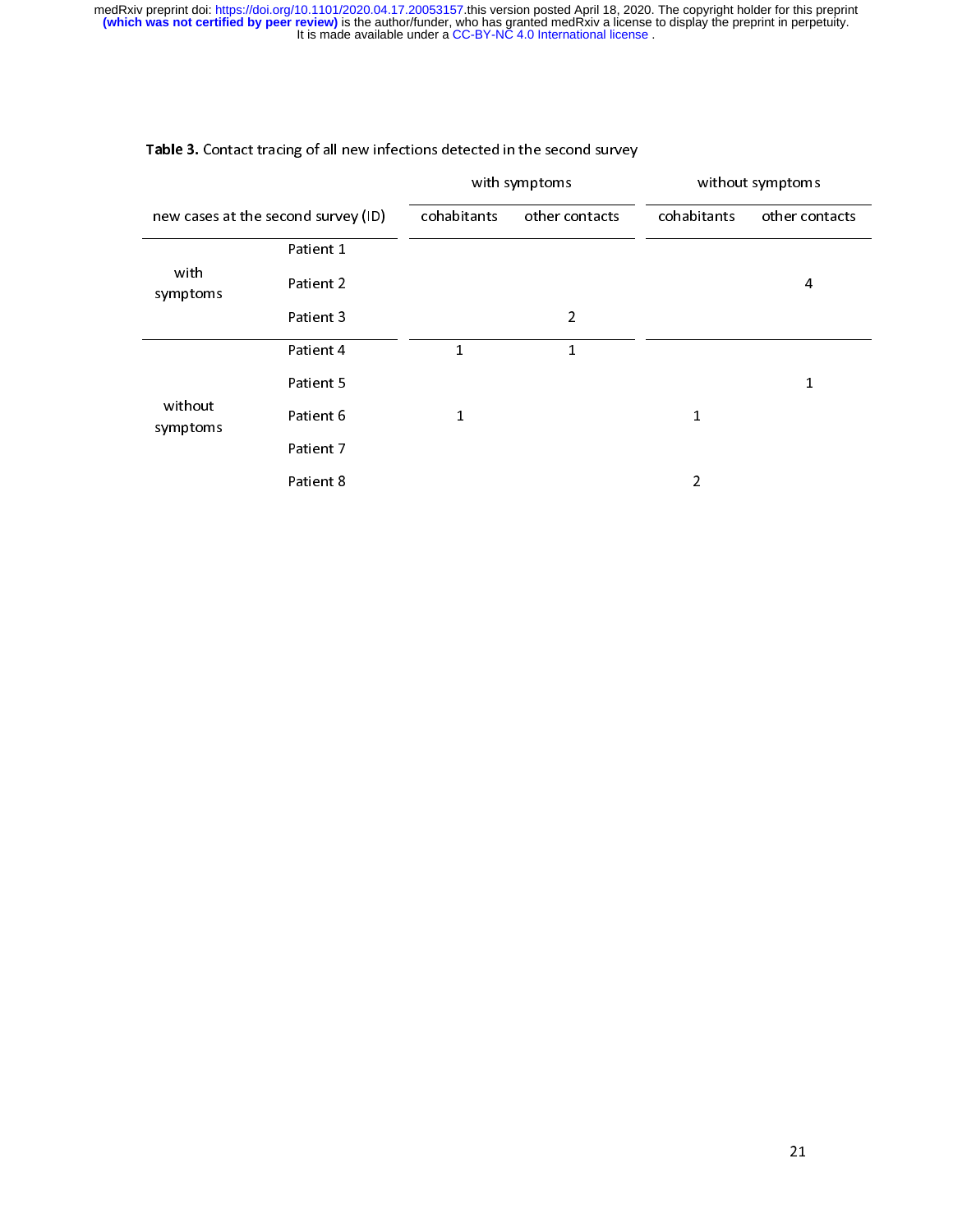# **References**

1. Crisanti, A. and Cassone, A. In one Italian town, we showed mass testing could eradicate the<br>coronavirus. https://www.theguardian.com/commentisfree/2020/mar/20/eradicated-coronavirus-<br>mass-testing-covid-19-italy-vo. (20 mass-testing-covid-19-italy-vo. (2020)

2. World Health Organisation. Novel Coronavirus (COVID-15) Situation.<br>http://who.maps.arcgis.com/apps/opsdashboard/index.html#/c88e37cf<br>7. (2020)<br>3. Saini, V. Coronavirus: voices from a quarantined Italian town.<br>https://eu

3. Saini, V. Coronavirus: voices from a quarantined Italian town.

1. (2020)<br>3. **Saini, V.** Coronavirus: voices from a quarantined Italian town.<br>https://euobserver.com/coronavirus/147552. (2020)<br>4. **Zhou, P et al.**: A pneumonia outbreak associated with a new coronavirus of probable bat or https://euobserver.com/coronavirus/147552. (2020)<br>4. **Zhou, P et al.**: A pneumonia outbreak associated with a new<br>*Nature,* doi: 10.1038/s41586-020-2012-7 (2020)<br>5. **Volz, E. et al.** Report 5: Phylogenetic analysis of SARS 3. Jain, V. Coronavirus: voices from a quarantined Italian town.<br>https://euobserver.com/coronavirus/147552. (2020)<br>4. Zhou, P et al.: A pneumonia outbreak associated with a new c<br>Nature, doi: 10.1038/s41586-020-2012-7 (202

A. Zhou, P et al.: A pneumonia outbreak associated w<br> *Nature*, doi: 10.1038/s41586-020-2012-7 (2020)<br>
5. **Volz, E. et al.** Report 5: Phylogenetic analysis of SAF<br>
https://www.imperial.ac.uk/media/imperial-college/r<br>
Colle 4. Zhou, P et al.: A pheumonia outbreak associated with a new coronavirus of probable bat origin.<br> *Nature*, doi: 10.1038/s41586-020-2012-7 (2020)<br>
5. **Volz, E. et al.** Report 5: Phylogenetic analysis of SARS-CoV-2.<br>
https Nature, doi: 10.10307341586-020-2012-7 (2020)<br>5. **Volz, E. et al.** Report 5: Phylogenetic analysis c<br>https://www.imperial.ac.uk/media/imperial-coll<br>College-COVID19-phylogenetics-15-02-2020.pdf<br>6. **Centre for Health Protect** 

5. Vol., E. et al. Report 5: Phylogenetic analysis of SARS-CoV-2.<br>https://www.imperial.ac.uk/media/imperial-college/medicine/:<br>College-COVID19-phylogenetics-15-02-2020.pdf (2020)<br>6. Centre for Health Protection of the Hong College-College-Phylogenetics-15-02-2020;<br>
G. Centre for Health Protection of the Hong Kong Speci<br>
closely monitors cluster of pneumonia cases on Mainlar<br>
https://www.info.gov.hk/gia/general/201912/31/P2019<br>
7. Prem, K., e

7. Prem, K., et al. The effect of control strategies to reduce social mixing on outcomes of the COVI 6. Centre for Health Protection of the Hong Rong Special Administrative Region Government. Christosely monitors cluster of pneumonia cases on Mainland.<br>https://www.info.gov.hk/gia/general/201912/31/P2019123100667.htm. (202 closely monitors cluster of processes on the pair of the set of the set of control strategies to reduce<br>19 epidemic in Wuhan, China: a modelling study. The Land<br>2667(20)30073-6 (2020).<br>8. Lai, S., et al. Effect of non-phar https://www.info.gov.hk/gia/general/201912012/20191201212100101.<br>7. Prem, K., et al. The effect of control strategies to reduce social mixing on outc<br>19 epidemic in Wuhan, China: a modelling study. The Lancet Public Health

7. Frem, K., et al. The effect of control strategies to reduce social mixing on outcomes of the COVID-19 epidemic in Wuhan, China: a modelling study. The Lancet Public Health, doi: 10.1016/S2468-2667(20)30073-6 (2020).<br>8. 19 epidemic in Wuhan, emita. a modelling study. The Editect Public Health, doi: 10.1010/32400<br>2667(20)30073-6 (2020).<br>8. Lai, S., et al. Effect of non-pharmaceutical interventions for containing the COVID-19 outbrea<br>observ 2667(20)30073-6 (2020).<br>
2667(20)30073-6 (2020).<br>
26. Lai, S., et al. Effect of non-pharmaceutical interventions for containing the COVID-19 outbreak<br>
26. Lai, S., et al. Effect of non-pharmaceutical interventions for cont

8. Lai, 3., et al. Effect of non-pharmaceutical interventions for containing the COVID-15 outbreak: an observational and modelling study. Preprint at<br>https://www.medrxiv.org/content/10.1101/2020.03.03.20029843v3 (2020)<br>9. https://www.medrxiv.org/content/10.1101/2020.03.03.20029843v3 (2020)<br>9. Anderson, R.M., Heesterbeek, H., Klinkenberg, D. and Hollingsworth, T.I<br>based mitigation measures influence the course of the COVID-19 epidemic?<br>doi:

10. Flaxman, S. et al. Estimating the number of infections and the impact of nonpharmaceutical<br>interventions on COVID-19 in 11 European countries. https://www.imperial.ac.uk/media/imperial-9. Anderson, R.M., Heesterbeek, H., Klinkenberg, D. and Hollingsworth, T.D. How will country<br>based mitigation measures influence the course of the COVID-19 epidemic? The Lancet, Vol. 39!<br>doi: 10.1016/S0140-6736(20)30567-5 based imagation measures imitative the course of the COVID-15 epidemic? The Lancet, Vol. 395.<br>doi: 10.1016/S0140-6736(20)30567-5 (2020)<br>10. Flaxman, S. et al. Estimating the number of infections and the impact of nonpharma doi: 10.1016/30140-6736(20)30367-5 (2020)<br>10. Flaxman, S. et al. Estimating the number<br>interventions on COVID-19 in 11 European co<br>college/medicine/sph/ide/gida-fellowships/Ir<br>impact-30-03-2020.pdf, doi: 10.25561/77731<br>11. 10. Flaxinari, S. et al. Estimating the number of infections and the impact of nonpharmaceutical<br>interventions on COVID-19 in 11 European countries. https://www.imperial.ac.uk/media/imperia<br>college/medicine/sph/ide/gida-fe

iononame, sapan, Europarvemente von Lo don 10.2007 judoo 701 indizioad. Idizoo 100 (2020) impact-30-03-2020.pdf, doi: 10.25561/77731 (2020)<br>11. Mizumoto, K., Kagaya, K., Zarebski, A. and Chow<br>of coronavirus disease 2019 (COVID-19) cases on boa<br>Yokohama, Japan. *Eurosurveillance* Vol. 25 doi: 10.28<br>12. Protezion 11. Mizumoto, K., Kagaya, K., Zarebski, A. and Chowen, G. Estimating the asymptomate proportion<br>of coronavirus disease 2019 (COVID-19) cases on board the Diamond Princess cruise ship,<br>Yokohama, Japan. *Eurosurveillance* **V** 

12. Protezione Civile & Civile. Press Release. http://www.protezionecivile.gov.it/media-Yokohama, Japan. *Eurosurveillance* Vol. 25 doi: 10.2807/1560-7917.ES.2020.25.10.200018<br>12. Protezione Civile & Civile. Press Release. http://www.protezionecivile.gov.it/media-<br>communication/press-release. (2020)<br>13. Cai,

Tokohama, Japan. Eurosurvemance Vol. 25 doi: 10.2807/1560-7517.ES.2020.25.10.2000180 (2020)<br>12. Protezione Civile & Civile. Press Release. http://www.protezionecivile.gov.it/media-<br>communication/press-release. (2020)<br>13. C 12. Protezione Civile & Civile. Press Release. http://www.protezionecivile.gov.it/media-<br>communication/press-release. (2020)<br>13. Cai, J. et al. A Case Series of children with 2019 novel coronavirus infection: clinical-<br>epi 13. Cai, J. et al. A Case Series of childrepidemiological features. *Clinical Infec* 13. Cai, J. et al. A Case Series of children with 2019 novel coronavirus infection: clinical and<br>epidemiological features. *Clinical Infectious Diseases*. doi: 10.1093/cid/ciaa198 (2020) epidemiological features. Clinical Infectious Diseases. doi: 10.1093/cid/ciaa198 (2020)